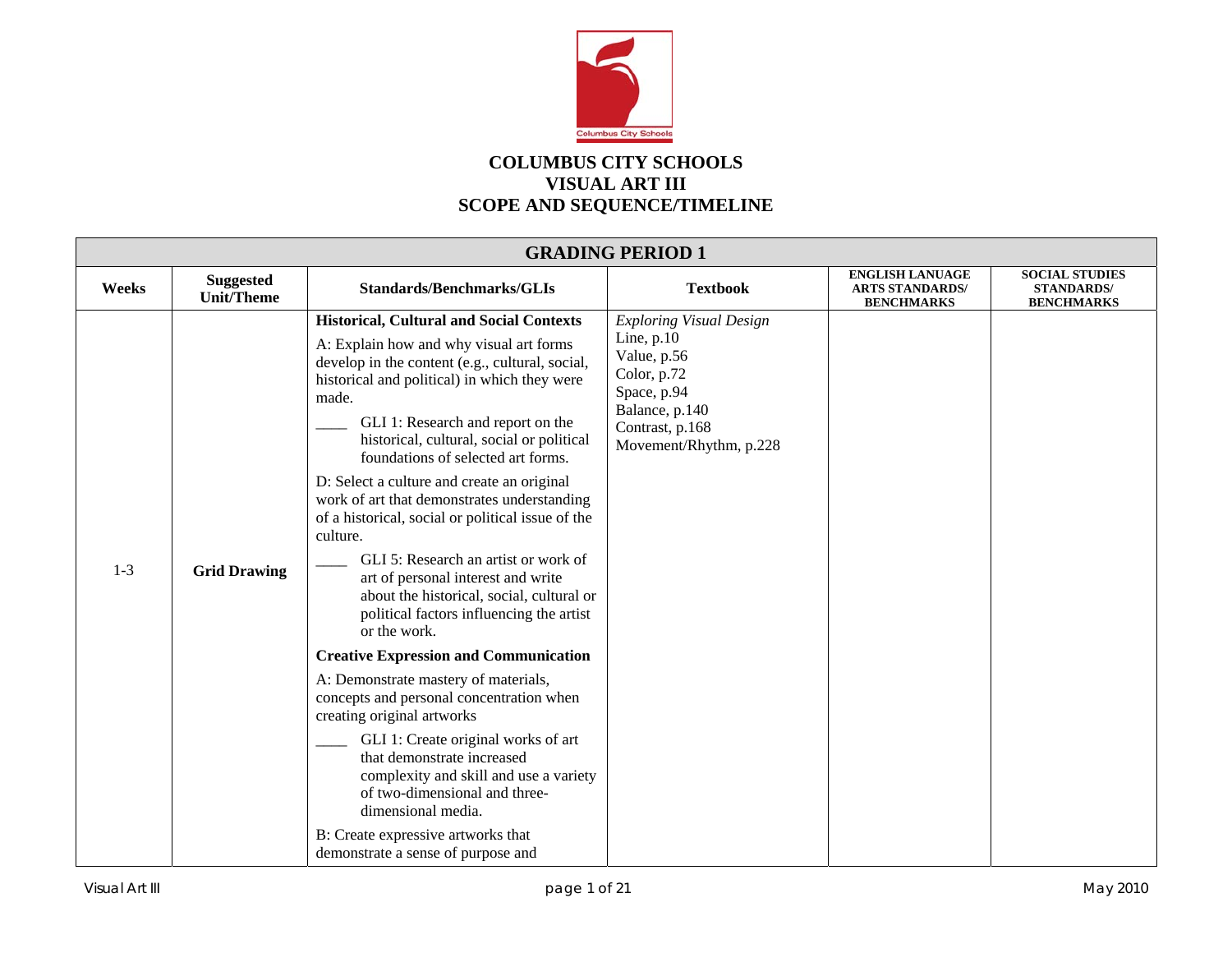|         | <b>GRADING PERIOD 1</b>                                 |                                                                                                                                                                                                                                                                                                                                                                                                                                                                                                                                                                                                                                                                                                                                                                                                                                                                                                                         |                                                                                                                                                                                                                                                 |                                                                                                                                                                                                                                                               |                                                                                                                                                   |  |  |
|---------|---------------------------------------------------------|-------------------------------------------------------------------------------------------------------------------------------------------------------------------------------------------------------------------------------------------------------------------------------------------------------------------------------------------------------------------------------------------------------------------------------------------------------------------------------------------------------------------------------------------------------------------------------------------------------------------------------------------------------------------------------------------------------------------------------------------------------------------------------------------------------------------------------------------------------------------------------------------------------------------------|-------------------------------------------------------------------------------------------------------------------------------------------------------------------------------------------------------------------------------------------------|---------------------------------------------------------------------------------------------------------------------------------------------------------------------------------------------------------------------------------------------------------------|---------------------------------------------------------------------------------------------------------------------------------------------------|--|--|
| Weeks   | <b>Suggested</b><br><b>Unit/Theme</b>                   | <b>Standards/Benchmarks/GLIs</b>                                                                                                                                                                                                                                                                                                                                                                                                                                                                                                                                                                                                                                                                                                                                                                                                                                                                                        | <b>Textbook</b>                                                                                                                                                                                                                                 | <b>ENGLISH LANUAGE</b><br><b>ARTS STANDARDS/</b><br><b>BENCHMARKS</b>                                                                                                                                                                                         | <b>SOCIAL STUDIES</b><br><b>STANDARDS/</b><br><b>BENCHMARKS</b>                                                                                   |  |  |
| $1 - 3$ | <b>Grid Drawing</b>                                     | understanding of the relationship among<br>form, materials, techniques and subject<br>matter.<br>GLI 2: Create artwork that interprets<br>a theme, idea or concept and<br>demonstrates technical skill and the<br>perceptive use of visual art elements<br>(e.g., show light sources, different<br>vantage points and local or subjective<br>color).<br>GLI 3: Create artworks that<br>demonstrate a range of individual<br>ideas, subject matter and themes with<br>at least one idea explored in depth.<br>C: Engage in ongoing assessment to revise<br>and improve artworks and to produce a<br>portfolio of works.<br>GLI 4: Use feedback and self-<br>assessment to organize a collection of<br>their artworks in a variety of media.<br>GLI 5: Use self-assessment to reflect<br>on the effectiveness of their processes<br>and choice of subject matter,<br>materials and techniques to achieve<br>their intent. |                                                                                                                                                                                                                                                 | <b>Reading Process</b><br>C. Use appropriate<br>self-monitoring<br>strategies for<br>comprehension.                                                                                                                                                           |                                                                                                                                                   |  |  |
| $4 - 7$ | <b>Drawing From</b><br><b>Observation</b><br>Still-Life | <b>Historical, Cultural and Social Context</b><br>A: Explain how and why visual art forms<br>develop in the contexts (e.g., cultural, social,<br>historical and political) in which they were<br>made.<br>GLI 1: Research and report on the<br>historical, cultural, social or political<br>foundations of selected art forms.<br>GLI 2: Analyze a work of art and<br>explain how it reflects the heritages,<br>traditions, attitudes and beliefs of the<br>artist.                                                                                                                                                                                                                                                                                                                                                                                                                                                     | <b>Exploring Visual Design</b><br>Line, $p.10$<br>Shape/Form, p. 34<br>Value, p. 56<br>Color, p. 72<br>Space, p. 94<br>Composition, p. 102<br>Balance, p. 140<br>Unity, p.154<br>Contrast p. 168<br>Emphasis, p. 188<br>Movement/Rhythm, p. 228 | <b>Acquisition of</b><br><b>Vocabulary</b><br>A. Verify meanings of<br>words by the author's<br>use of definition,<br>example, comparison,<br>contrast and cause and<br>effect.<br>E. Use multiple<br>resources to enhance<br>comprehension of<br>vocabulary. | <b>Social Studies Skills</b><br>and Methods<br>B. Critique data and<br>information to<br>determine the adequacy<br>of support for<br>conclusions. |  |  |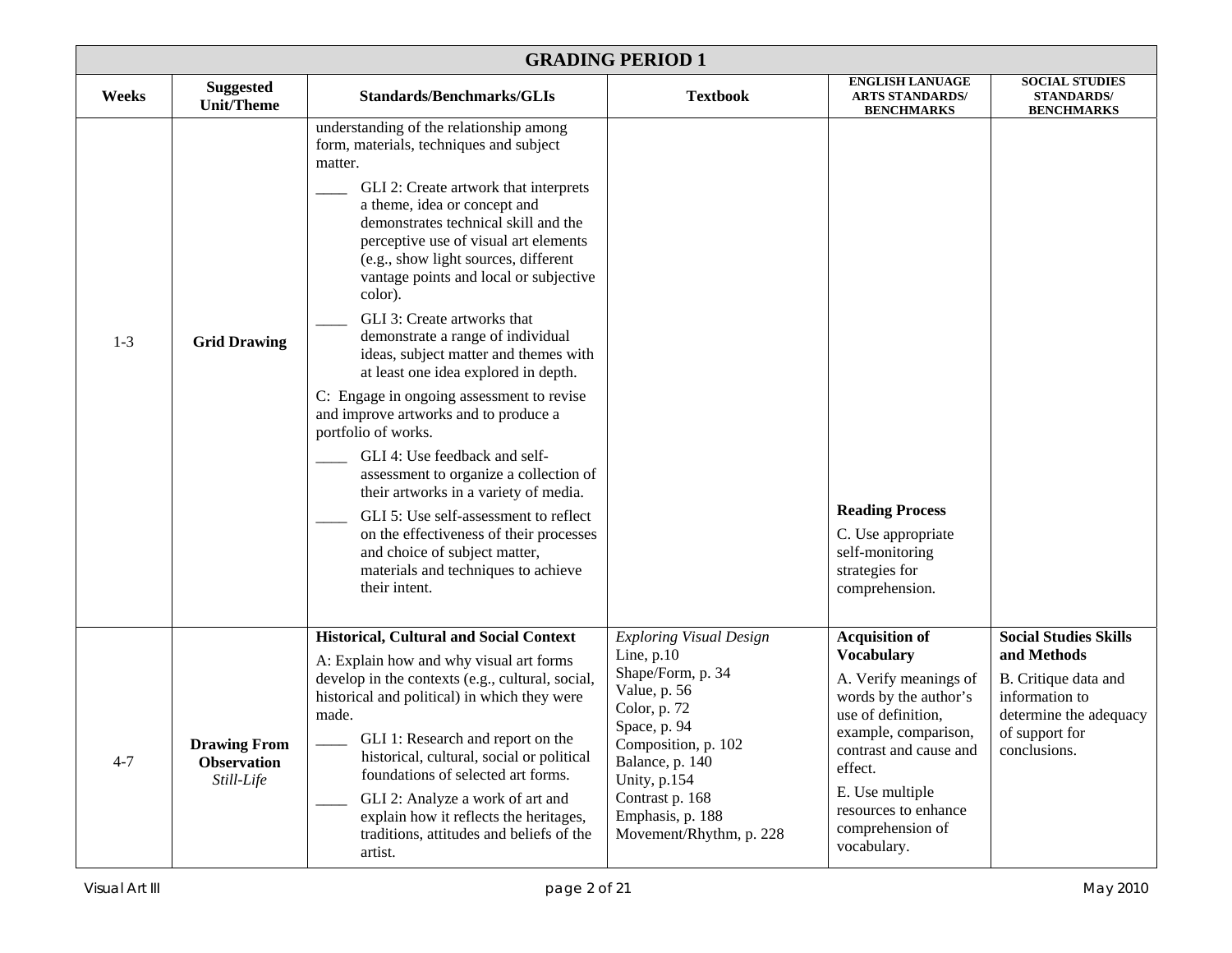|         | <b>GRADING PERIOD 1</b>                                 |                                                                                                                                                                                                                                                                                                                                                                                                                                                                                                                                                                                                                                                                                                                                                                                                                                                                                    |                                                                                                                                               |                                                                                                     |                                                                                                                          |  |  |
|---------|---------------------------------------------------------|------------------------------------------------------------------------------------------------------------------------------------------------------------------------------------------------------------------------------------------------------------------------------------------------------------------------------------------------------------------------------------------------------------------------------------------------------------------------------------------------------------------------------------------------------------------------------------------------------------------------------------------------------------------------------------------------------------------------------------------------------------------------------------------------------------------------------------------------------------------------------------|-----------------------------------------------------------------------------------------------------------------------------------------------|-----------------------------------------------------------------------------------------------------|--------------------------------------------------------------------------------------------------------------------------|--|--|
| Weeks   | <b>Suggested</b><br><b>Unit/Theme</b>                   | <b>Standards/Benchmarks/GLIs</b>                                                                                                                                                                                                                                                                                                                                                                                                                                                                                                                                                                                                                                                                                                                                                                                                                                                   | <b>Textbook</b>                                                                                                                               | <b>ENGLISH LANUAGE</b><br><b>ARTS STANDARDS/</b><br><b>BENCHMARKS</b>                               | <b>SOCIAL STUDIES</b><br><b>STANDARDS/</b><br><b>BENCHMARKS</b>                                                          |  |  |
| $4 - 7$ | <b>Drawing From</b><br><b>Observation</b><br>Still-Life | B: Compare works of art to one another in<br>terms of the historical, cultural, social and<br>political influences evident in the works.<br>GLI 3: Explain how issues of time,<br>place and culture influence trends in<br>the visual arts.<br><b>Creative Expression and Communication</b><br>A: Demonstrate mastery of materials,<br>concepts and personal concentration when<br>creating original artworks.<br>GLI 1: Create original works of art<br>that demonstrate increased<br>complexity and skill and use a variety<br>of two-dimensional and three-<br>dimensional media.<br>B: Create expressive artworks that<br>demonstrate a sense of purpose and<br>understanding of the relationship among<br>form, materials, techniques and subject<br>matter.<br>GLI 2: Create artwork that interprets<br>a theme, idea or concept and<br>demonstrates technical skill and the | Art In Focus<br>Still-Life as subject matter p.57<br>Chardin, p.450<br>Cezanne, p. 495<br>Picasso/Braque, pp. 524-526<br>Audrey Flack, p. 558 |                                                                                                     | A. Obtain and evaluate<br>information from<br>public records and<br>other resources related<br>to a public policy issue. |  |  |
|         |                                                         | perceptive use of visual art elements<br>(e.g., show light sources, different<br>vantage points and local or subjective<br>color).<br>GLI 3: Create artworks that<br>demonstrate a range of individual<br>ideas, subject matter and themes<br>explored in depth.<br>C: Engage in ongoing assessment to revise<br>and improve artworks and to produce a<br>portfolio of works.<br>GLI 5: Use self assessment to reflect<br>on the effectiveness of their processes<br>and choice of subject matter,<br>materials and techniques to achieve                                                                                                                                                                                                                                                                                                                                          |                                                                                                                                               | <b>Reading Process</b><br>C. Use appropriate<br>self-monitoring<br>strategies for<br>comprehension. |                                                                                                                          |  |  |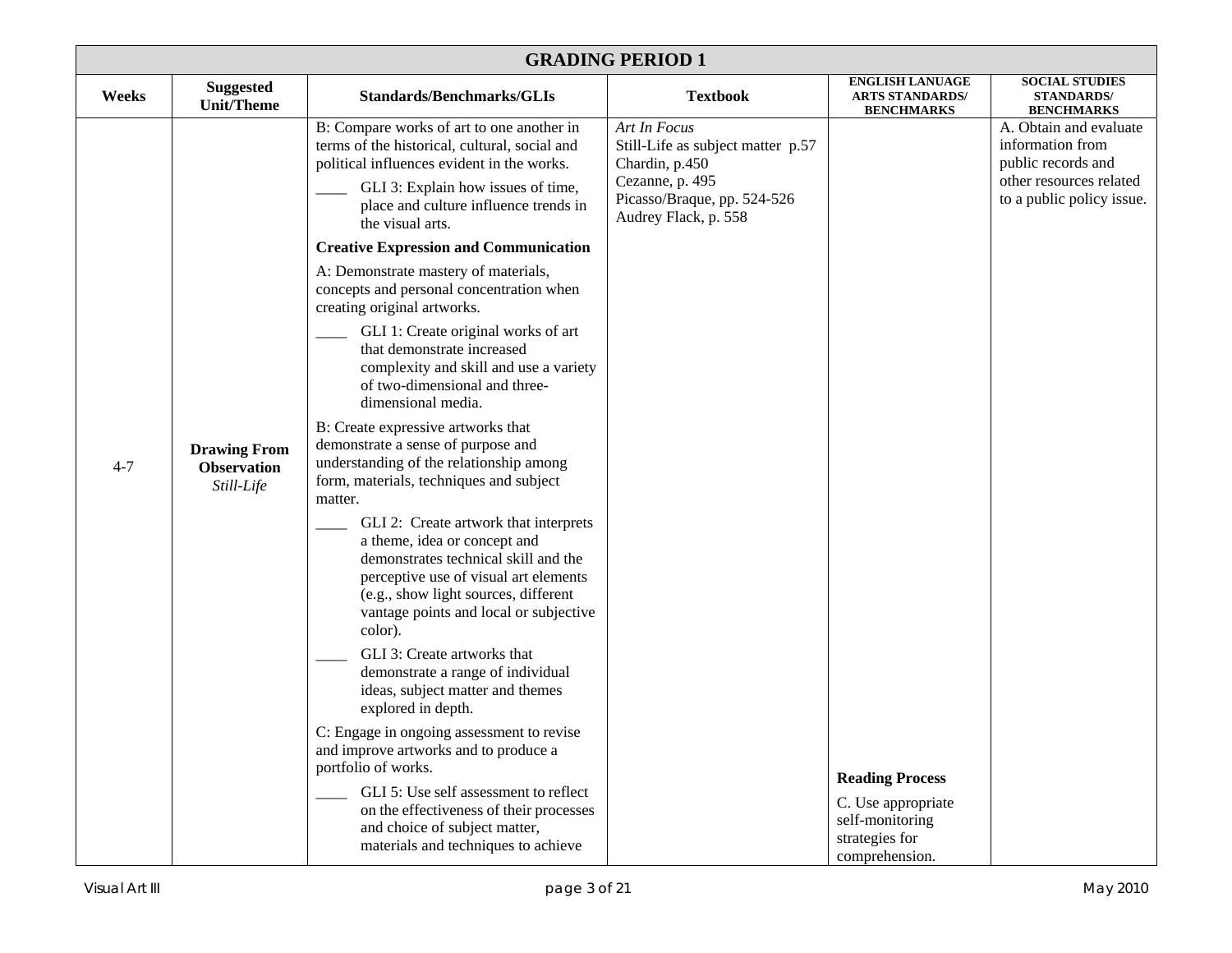| <b>GRADING PERIOD 1</b> |                                                         |                                                                                                                                                                                                                                                                                                                                                                                                                                                                                                                                                                                                                                                                                                                                                                                                                                                                                                                                                                                                                                                                                                                                                                                                                  |                 |                                                                       |                                                                                                                                                               |  |
|-------------------------|---------------------------------------------------------|------------------------------------------------------------------------------------------------------------------------------------------------------------------------------------------------------------------------------------------------------------------------------------------------------------------------------------------------------------------------------------------------------------------------------------------------------------------------------------------------------------------------------------------------------------------------------------------------------------------------------------------------------------------------------------------------------------------------------------------------------------------------------------------------------------------------------------------------------------------------------------------------------------------------------------------------------------------------------------------------------------------------------------------------------------------------------------------------------------------------------------------------------------------------------------------------------------------|-----------------|-----------------------------------------------------------------------|---------------------------------------------------------------------------------------------------------------------------------------------------------------|--|
| Weeks                   | <b>Suggested</b><br><b>Unit/Theme</b>                   | <b>Standards/Benchmarks/GLIs</b>                                                                                                                                                                                                                                                                                                                                                                                                                                                                                                                                                                                                                                                                                                                                                                                                                                                                                                                                                                                                                                                                                                                                                                                 | <b>Textbook</b> | <b>ENGLISH LANUAGE</b><br><b>ARTS STANDARDS/</b><br><b>BENCHMARKS</b> | <b>SOCIAL STUDIES</b><br><b>STANDARDS/</b><br><b>BENCHMARKS</b>                                                                                               |  |
|                         |                                                         | their intent.                                                                                                                                                                                                                                                                                                                                                                                                                                                                                                                                                                                                                                                                                                                                                                                                                                                                                                                                                                                                                                                                                                                                                                                                    |                 |                                                                       |                                                                                                                                                               |  |
| $4 - 7$                 | <b>Drawing From</b><br><b>Observation</b><br>Still-Life | <b>Analyzing and Responding</b><br>A: Apply the knowledge and skills of art<br>criticism to conduct in-depth analyses of<br>works of art.<br>GLI 1: Describe the relationship<br>between the content or ideas in<br>artworks and the artist's use of media<br>and compositional elements.<br>C: Critique their own works, the works of<br>peers and other artists on the basis of the<br>formal, technical and expressive aspects in<br>the works.<br>GLI 3 Apply peer review and critique<br>processes to a student exhibition.<br><b>Valuing the Arts/Aesthetic Reflection</b><br>B: Identify and analyze a variety of<br>viewpoints on aesthetic issues and themes in<br>visual art and develop a personal point of<br>view.<br>GLI 2: Analyze how society<br>influences the interpretation of works<br>of art.<br><b>Connections, Relationships and</b><br><b>Applications</b><br>A: Summarize and explain the impact of a<br>historical event or movement (e.g., realism,<br>feminism, modernism or postmodernism) on<br>the development of visual art.<br>GLI 1: Identify ways in which culture<br>has influenced the work of<br>contemporary artists (e.g.,<br>photographers, painters and<br>sculptors). |                 |                                                                       | Geography<br>A. Explain how the<br>character and meaning<br>of a place reflect a<br>society's economics,<br>politics, social values,<br>ideology and culture. |  |
|                         |                                                         | C: List and explain opportunities for lifelong<br>involvement in the visual arts.                                                                                                                                                                                                                                                                                                                                                                                                                                                                                                                                                                                                                                                                                                                                                                                                                                                                                                                                                                                                                                                                                                                                |                 |                                                                       |                                                                                                                                                               |  |
|                         |                                                         | GLI 4: Identify art professions that                                                                                                                                                                                                                                                                                                                                                                                                                                                                                                                                                                                                                                                                                                                                                                                                                                                                                                                                                                                                                                                                                                                                                                             |                 |                                                                       |                                                                                                                                                               |  |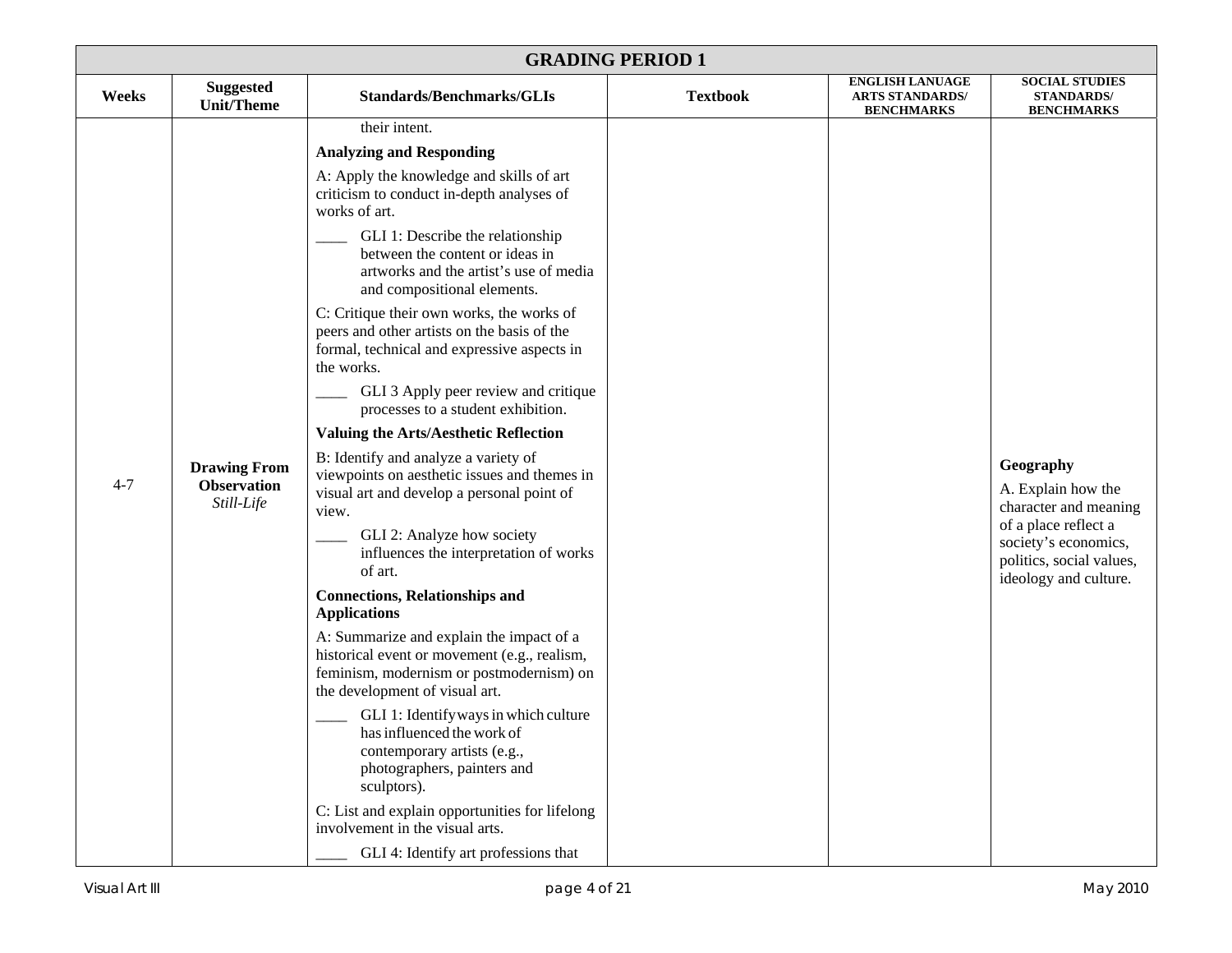|          | <b>GRADING PERIOD 1</b>                                                 |                                                                                                                                                                                                                                                                                                                                                                                                                                                                                                                                                                                                                                                                                                                                                                                                                                                     |                                                                                                                                                                                                                                                                                                              |                                                                                                                                                                                                                                                                                                                                                    |                                                                                                                                                                         |  |  |
|----------|-------------------------------------------------------------------------|-----------------------------------------------------------------------------------------------------------------------------------------------------------------------------------------------------------------------------------------------------------------------------------------------------------------------------------------------------------------------------------------------------------------------------------------------------------------------------------------------------------------------------------------------------------------------------------------------------------------------------------------------------------------------------------------------------------------------------------------------------------------------------------------------------------------------------------------------------|--------------------------------------------------------------------------------------------------------------------------------------------------------------------------------------------------------------------------------------------------------------------------------------------------------------|----------------------------------------------------------------------------------------------------------------------------------------------------------------------------------------------------------------------------------------------------------------------------------------------------------------------------------------------------|-------------------------------------------------------------------------------------------------------------------------------------------------------------------------|--|--|
| Weeks    | <b>Suggested</b><br><b>Unit/Theme</b>                                   | <b>Standards/Benchmarks/GLIs</b>                                                                                                                                                                                                                                                                                                                                                                                                                                                                                                                                                                                                                                                                                                                                                                                                                    | <b>Textbook</b>                                                                                                                                                                                                                                                                                              | <b>ENGLISH LANUAGE</b><br><b>ARTS STANDARDS/</b><br><b>BENCHMARKS</b>                                                                                                                                                                                                                                                                              | <b>SOCIAL STUDIES</b><br><b>STANDARDS/</b><br><b>BENCHMARKS</b>                                                                                                         |  |  |
| $4 - 7$  | <b>Drawing From</b><br><b>Observation</b><br>Still-Life                 | require a portfolio for employment<br>(e.g., architect, photographer, graphic<br>designer and book illustrator).                                                                                                                                                                                                                                                                                                                                                                                                                                                                                                                                                                                                                                                                                                                                    |                                                                                                                                                                                                                                                                                                              | <b>Acquisition of</b><br><b>Vocabulary</b><br>A. Verify meanings of<br>words by the author's<br>use of definition,<br>example, comparison,<br>contrast and cause and<br>effect.<br>E. Use multiple<br>resources to enhance<br>comprehension of<br>vocabulary.<br><b>Reading Process</b><br>C. Use appropriate<br>self-monitoring<br>strategies for |                                                                                                                                                                         |  |  |
| $8 - 10$ | <b>Drawing to</b><br><b>Abstraction</b><br>Isolation and<br>Enlargement | <b>Historical, Cultural and Social Contexts</b><br>A: Explain how and why visual art forms<br>develop in the contexts (e.g., cultural, social,<br>historical and political) in which they were<br>made.<br>GLI 1: Research and report on the<br>historical, cultural, social or political<br>foundations of selected art forms.<br>GLI 2: Analyze a work of art and<br>explain how it reflects the heritages,<br>traditions, attitudes and beliefs of the<br>artist<br>B: Compare works of art to one another in<br>terms of the historical, cultural, social and<br>political influences evident in the works.<br>GLI 3: Explain how issues of time,<br>place and culture influence trends in<br>the visual arts.<br>C: Explain ways in which selected,<br>contemporary works of art relate to the<br>themes, issues and events of their contexts. | <b>Exploring Visual Design</b><br>Abstraction, pp. 114-116<br>Line, p. 10<br>Shape/Form, p.,34<br>Value, p. 56<br>Color, p. 72<br>Space, p. 94<br>Composition, p.102<br>Balance, p. 140<br>Unity, p. 154<br>Contrast, p.168<br>Emphasis, p.188<br>Movement/Rhythm, p. 228<br>Art In Focus<br>O'Keeffe, p. 55 | comprehension.<br><b>Reading Applications</b><br>E. Critique an author's<br>style.<br><b>Acquisition of</b><br><b>Vocabulary</b><br>A. Verify meanings of<br>words by the author's<br>use of definition,<br>example, comparison,<br>contrast and cause and<br>effect.                                                                              | <b>Social Studies Skills</b><br>and Methods<br>A. Obtain and evaluate<br>information from<br>public records and<br>other resources related<br>to a public policy issue. |  |  |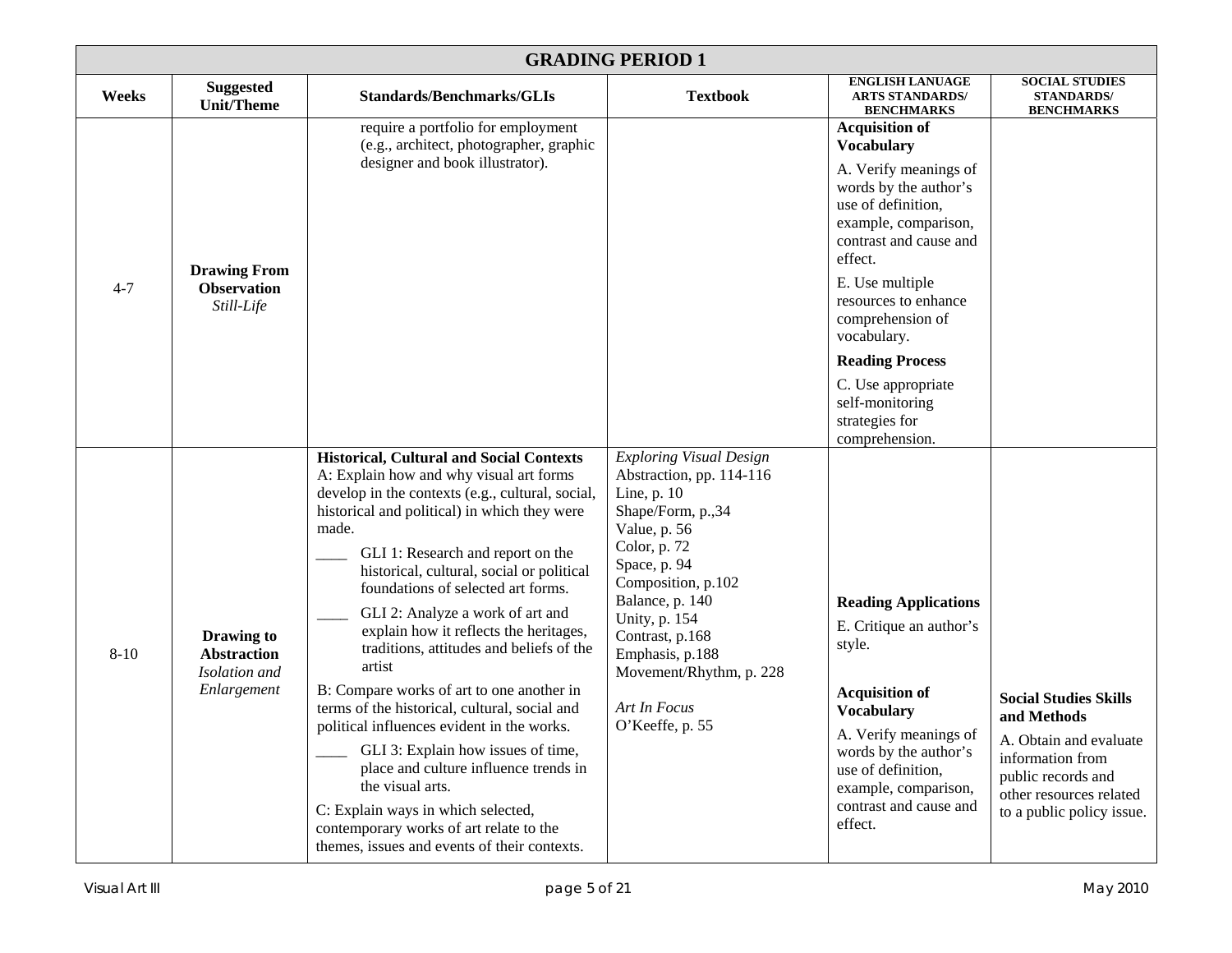|          | <b>GRADING PERIOD 1</b>                           |                                                                                                                                                                                                                                                                                                                                                                                                                                                                                                                                                                                                                                                                                                          |                 |                                                                                                     |                                                                 |  |  |
|----------|---------------------------------------------------|----------------------------------------------------------------------------------------------------------------------------------------------------------------------------------------------------------------------------------------------------------------------------------------------------------------------------------------------------------------------------------------------------------------------------------------------------------------------------------------------------------------------------------------------------------------------------------------------------------------------------------------------------------------------------------------------------------|-----------------|-----------------------------------------------------------------------------------------------------|-----------------------------------------------------------------|--|--|
| Weeks    | <b>Suggested</b><br><b>Unit/Theme</b>             | <b>Standards/Benchmarks/GLIs</b>                                                                                                                                                                                                                                                                                                                                                                                                                                                                                                                                                                                                                                                                         | <b>Textbook</b> | <b>ENGLISH LANUAGE</b><br><b>ARTS STANDARDS/</b><br><b>BENCHMARKS</b>                               | <b>SOCIAL STUDIES</b><br><b>STANDARDS/</b><br><b>BENCHMARKS</b> |  |  |
| $8 - 10$ | Drawing to<br><b>Abstraction</b><br>Isolation and | GLI 4: Investigate and report on the<br>influences of print and electronic<br>media on contemporary art.<br><b>Creative Expression and Communication</b><br>A: Demonstrate mastery of materials,<br>concepts and personal concentration when<br>creating original artworks.<br>GLI 1: Create original works of art<br>that demonstrate increased<br>complexity and skill and use a variety<br>of two-dimensional and three-<br>dimensional media.<br>B: Create expressive artworks that<br>demonstrate a sense of purpose and<br>understanding of the relationship among<br>form, materials, techniques and subject<br>matter.<br>GLI 2: Create artwork that interprets<br>a theme, idea or concept and  |                 | E. Use multiple<br>resources to enhance<br>comprehension of<br>vocabulary                           |                                                                 |  |  |
|          | Enlargement                                       | demonstrates technical skill and the<br>perceptive use of visual art elements<br>(e.g., show light sources, different<br>vantage points and local or subjective<br>color).<br>GLI 3: Create artworks that<br>demonstrate a range of individual<br>ideas, subject matter and themes with<br>at least one idea explored in depth.<br>C: Engage in ongoing assessment to revise<br>and improve artworks and to produce a<br>portfolio of works.<br>GLI 5: Use self-assessment to reflect<br>on the effectiveness of their processes<br>and choice of subject matter,<br>materials and techniques to achieve<br>their intent.<br><b>Analyzing and Responding</b><br>A: Apply the knowledge and skills of art |                 | <b>Reading Process</b><br>C. Use appropriate<br>self-monitoring<br>strategies for<br>comprehension. |                                                                 |  |  |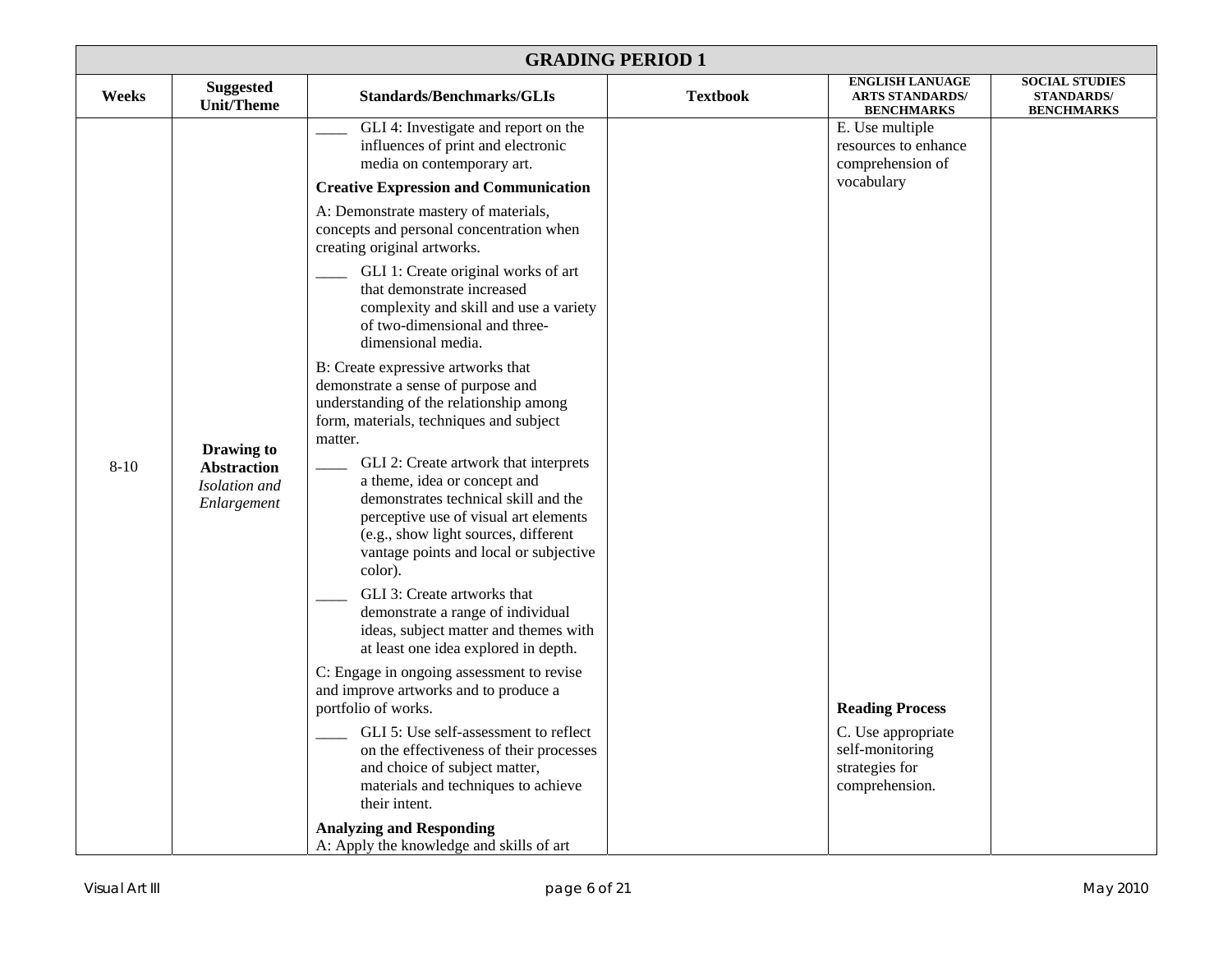|          | <b>GRADING PERIOD 1</b>                                          |                                                                                                                                                                                                                                                                                                                                                                                                                                                                                                                                                                                                                                                                                                                                                                                                                                                                                                                                                                                                                                                                                                                                                                                                                                                                                                                                                                                         |                 |                                                                       |                                                                 |  |  |
|----------|------------------------------------------------------------------|-----------------------------------------------------------------------------------------------------------------------------------------------------------------------------------------------------------------------------------------------------------------------------------------------------------------------------------------------------------------------------------------------------------------------------------------------------------------------------------------------------------------------------------------------------------------------------------------------------------------------------------------------------------------------------------------------------------------------------------------------------------------------------------------------------------------------------------------------------------------------------------------------------------------------------------------------------------------------------------------------------------------------------------------------------------------------------------------------------------------------------------------------------------------------------------------------------------------------------------------------------------------------------------------------------------------------------------------------------------------------------------------|-----------------|-----------------------------------------------------------------------|-----------------------------------------------------------------|--|--|
| Weeks    | <b>Suggested</b><br><b>Unit/Theme</b>                            | <b>Standards/Benchmarks/GLIs</b>                                                                                                                                                                                                                                                                                                                                                                                                                                                                                                                                                                                                                                                                                                                                                                                                                                                                                                                                                                                                                                                                                                                                                                                                                                                                                                                                                        | <b>Textbook</b> | <b>ENGLISH LANUAGE</b><br><b>ARTS STANDARDS/</b><br><b>BENCHMARKS</b> | <b>SOCIAL STUDIES</b><br><b>STANDARDS/</b><br><b>BENCHMARKS</b> |  |  |
| $8 - 10$ | Drawing to<br><b>Abstraction</b><br>Isolation and<br>Enlargement | criticism to conduct in-depth analyses of<br>works of art.<br>GLI 1: Describe the relationship<br>between the content or ideas in artworks and<br>the artist's use of media and compositional<br>elements.<br>C: Critique their own works, the works of<br>peers and other artists on the basis of the<br>formal, technical and expressive aspects in<br>the works.<br>GLI 3: Apply peer review and<br>critique processes to a student<br>exhibition.<br><b>Valuing the Arts/Aesthetic Reflection</b><br>B: Identify and analyze a variety of<br>viewpoints on aesthetic issues and themes in<br>visual art and develop a personal point of<br>view.<br>GLI 2: Analyze how society<br>influences the interpretation of works<br>of art.<br><b>Connections, Relationships and</b><br><b>Applications</b><br>A: Summarize and explain the impact of a<br>historical event or movement (e.g., realism,<br>feminism, modernism or post-modernism)<br>on the development of visual art.<br>GLI 1: Identify ways in which culture<br>has influenced the work of<br>contemporary artists (e.g.,<br>photographers, painters and<br>sculptors).<br>C: List and explain opportunities for lifelong<br>involvement in the visual arts.<br>GLI 4: Identify art professions that<br>require a portfolio for employment<br>(e.g., architect, photographer, graphic<br>designer and book illustrator). |                 |                                                                       |                                                                 |  |  |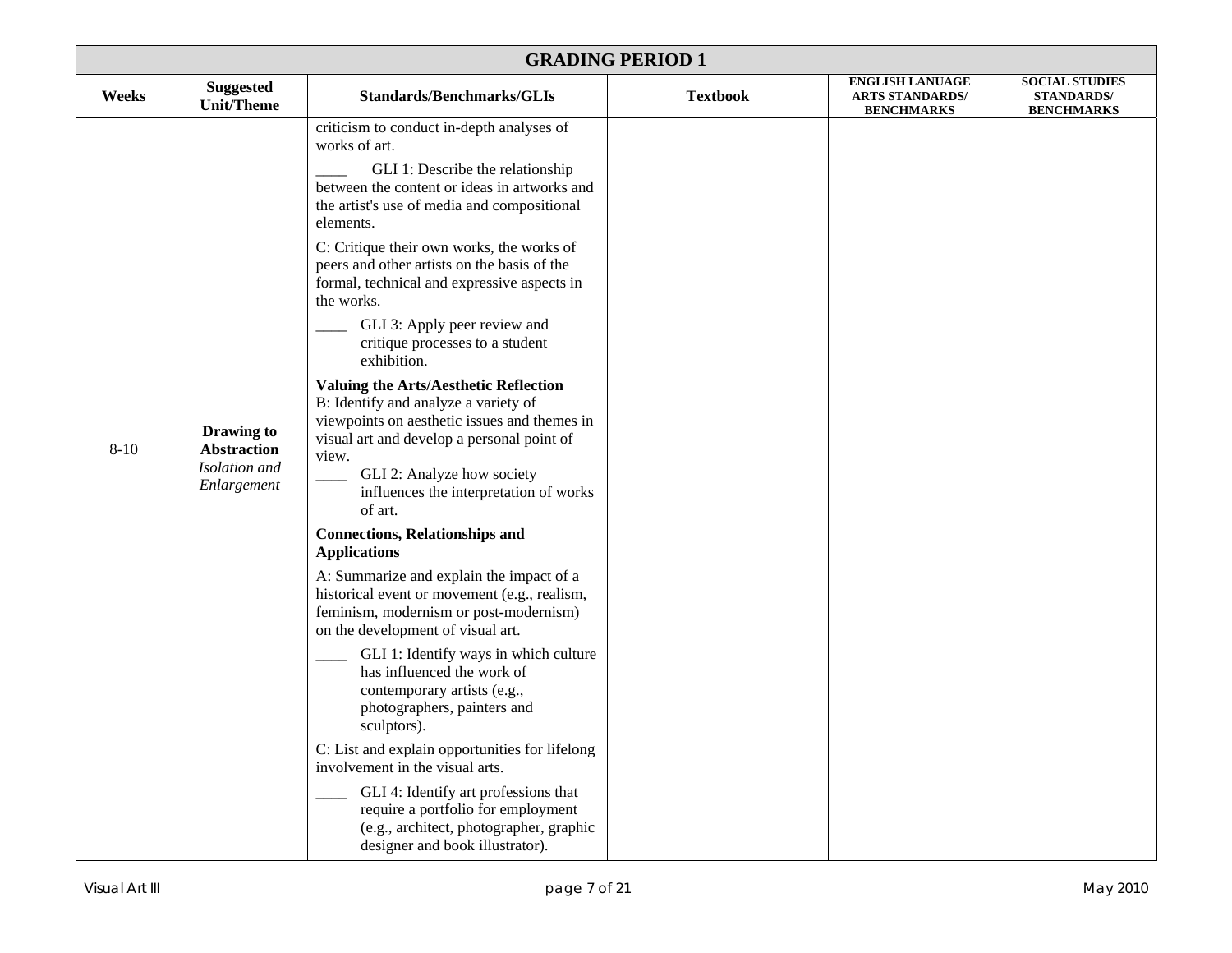| <b>GRADING PERIOD 2</b> |                                                                                         |                                                                                                                                                                                                                                                                                                                                                                                                                                                                                                                                                                                                                                                                                                                     |                                                                                                                                                            |                                                                                                                                                                                                                                                                                                             |                                                                 |  |  |
|-------------------------|-----------------------------------------------------------------------------------------|---------------------------------------------------------------------------------------------------------------------------------------------------------------------------------------------------------------------------------------------------------------------------------------------------------------------------------------------------------------------------------------------------------------------------------------------------------------------------------------------------------------------------------------------------------------------------------------------------------------------------------------------------------------------------------------------------------------------|------------------------------------------------------------------------------------------------------------------------------------------------------------|-------------------------------------------------------------------------------------------------------------------------------------------------------------------------------------------------------------------------------------------------------------------------------------------------------------|-----------------------------------------------------------------|--|--|
| Weeks                   | <b>Suggested</b><br><b>Unit/Theme</b>                                                   | <b>Standards/Benchmarks/GLIs</b>                                                                                                                                                                                                                                                                                                                                                                                                                                                                                                                                                                                                                                                                                    | <b>Textbook</b>                                                                                                                                            | <b>ENGLISH LANUAGE</b><br><b>ARTS STANDARDS/</b><br><b>BENCHMARKS</b>                                                                                                                                                                                                                                       | <b>SOCIAL STUDIES</b><br><b>STANDARDS/</b><br><b>BENCHMARKS</b> |  |  |
| $1 - 4$                 | <b>Painting</b><br>Expressionism<br>Fauvism<br><i>Impressionism</i><br>Oils<br>Acrylics | <b>Historical, Cultural and Social Contexts</b><br>A: Explain how and why visual art forms<br>develop in the contexts (e.g., cultural, social,<br>historical and political) in which they were<br>made.<br>GLI 1: Research and report on the<br>historical, cultural, social or political<br>foundations of selected art forms.<br>GLI 2: Analyze a work of art and<br>explain how it reflects the heritages,<br>traditions, attitudes and beliefs of the<br>artist.<br>B: Compare works of art to one another in<br>terms of the historical, cultural, social and<br>political influences evident in the works.<br>GLI 3: Explain how issues of time,<br>place and culture influence trends in<br>the visual arts. | Art in Focus<br>German Expressionism, p. 518<br>Kollwitz, p. 520<br>Munch, p. 521<br>Kandinsky, p. 522<br>The Fauves, p. 516<br>Impressionism, pp. 480-489 | <b>Acquisition of</b><br><b>Vocabulary</b><br>A. Verify meanings of<br>words by the author's<br>use of definition,<br>example, comparison,<br>contrast and cause and<br>effect.<br><b>Acquisition of</b><br><b>Vocabulary</b><br>E. Use multiple<br>resources to enhance<br>comprehension of<br>vocabulary. |                                                                 |  |  |
|                         |                                                                                         | <b>Creative Expression and Communication</b><br>A: Demonstrate mastery of materials,<br>concepts and personal concentration when<br>creating original artworks.<br>GLI 1: Research and report on the<br>historical, cultural, social or political<br>foundations of selected art forms.<br>B: Create expressive artworks that<br>demonstrate a sense of purpose and<br>understanding of the relationship among<br>form, materials, techniques and subject<br>matter.<br>GLI 2: Create artwork that interprets<br>a theme, idea or concept and<br>demonstrates technical skill and the<br>perceptive use of visual art elements                                                                                      |                                                                                                                                                            |                                                                                                                                                                                                                                                                                                             |                                                                 |  |  |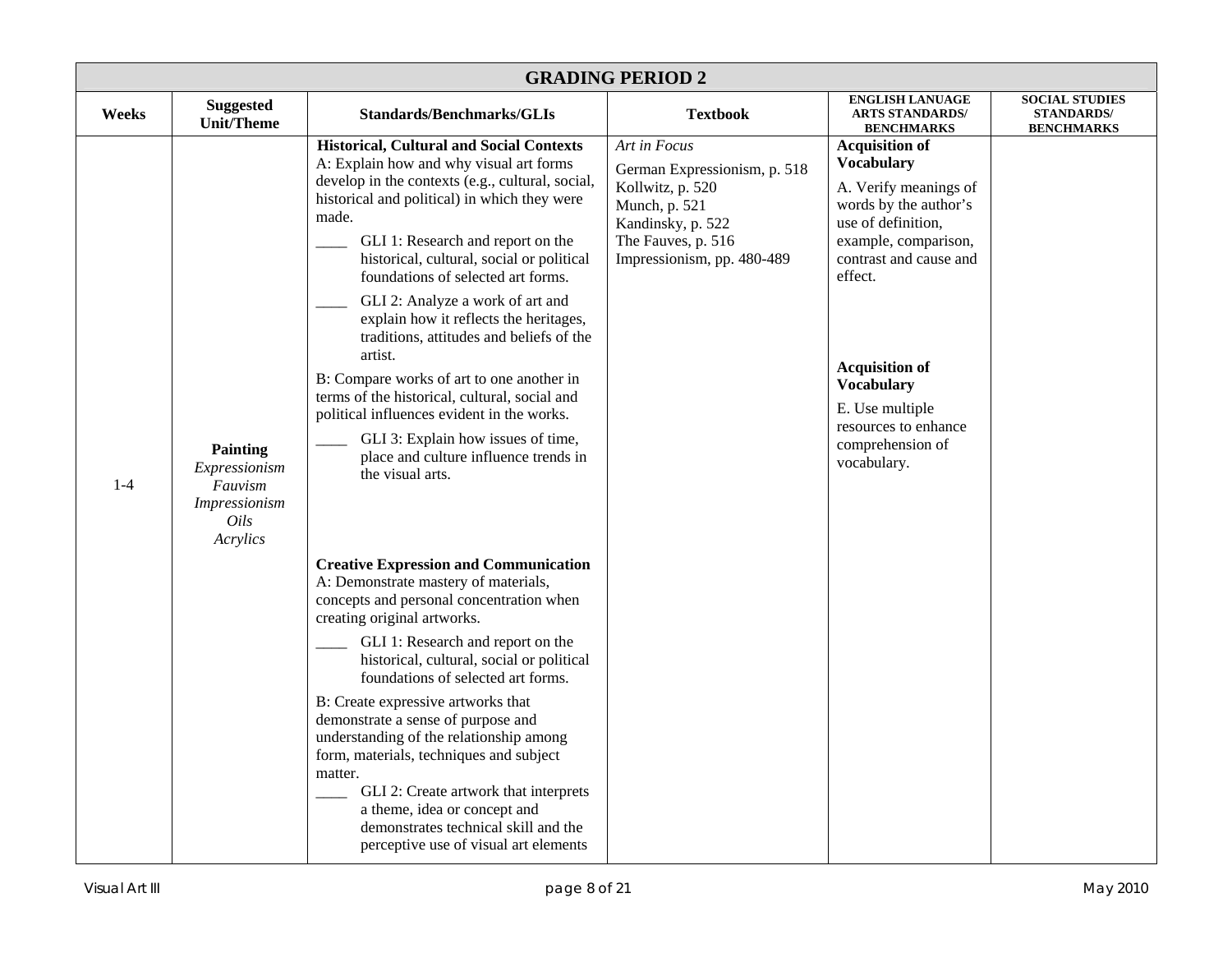|       | <b>GRADING PERIOD 2</b>                                                          |                                                                                                                                                                                                                                                                                                                                                                                                                                                                                                                                                                                                                                                                                                                                                                                                                                                                                                                                                                                                                                                                                                                                                                                                                                                                                                                    |                 |                                                                                                     |                                                                 |  |  |
|-------|----------------------------------------------------------------------------------|--------------------------------------------------------------------------------------------------------------------------------------------------------------------------------------------------------------------------------------------------------------------------------------------------------------------------------------------------------------------------------------------------------------------------------------------------------------------------------------------------------------------------------------------------------------------------------------------------------------------------------------------------------------------------------------------------------------------------------------------------------------------------------------------------------------------------------------------------------------------------------------------------------------------------------------------------------------------------------------------------------------------------------------------------------------------------------------------------------------------------------------------------------------------------------------------------------------------------------------------------------------------------------------------------------------------|-----------------|-----------------------------------------------------------------------------------------------------|-----------------------------------------------------------------|--|--|
| Weeks | <b>Suggested</b><br><b>Unit/Theme</b>                                            | <b>Standards/Benchmarks/GLIs</b>                                                                                                                                                                                                                                                                                                                                                                                                                                                                                                                                                                                                                                                                                                                                                                                                                                                                                                                                                                                                                                                                                                                                                                                                                                                                                   | <b>Textbook</b> | <b>ENGLISH LANUAGE</b><br><b>ARTS STANDARDS/</b><br><b>BENCHMARKS</b>                               | <b>SOCIAL STUDIES</b><br><b>STANDARDS/</b><br><b>BENCHMARKS</b> |  |  |
| $1-4$ | <b>Painting</b><br>Expressionism<br>Fauvism<br>Impressionism<br>Oils<br>Acrylics | (e.g., show light sources, different<br>vantage points and local or subjective<br>color).<br>GLI 3: Create artworks that<br>demonstrate a range of individual<br>ideas, subject matter and themes with<br>at least one idea explored in depth.<br><b>Analyzing and Responding</b><br>A: Apply the knowledge and skills of art<br>criticism to conduct in-depth analyses of<br>works of art.<br>GLI 1: Describe the relationship<br>between the content or ideas in<br>artworks and the artist's use of media<br>and compositional elements.<br>B Explain how form, subject matter and<br>context contribute to meanings in works of<br>art.<br>GLI 2: Explain how visual, spatial<br>and temporal concepts integrate with<br>content to communicate meaning in<br>artworks.<br>C: Critique their own works, the works of<br>peers and other artists on the basis of the<br>formal, technical and expressive aspects in<br>the works.<br>GLI 3: Apply peer review and<br>critique processes to a student<br>exhibition.<br><b>Valuing the Arts/Aesthetic Reflection</b><br>A: Communicate how an aesthetic point of<br>view contributes to the ideas, emotions and<br>overall impact of personal artworks and the<br>works of others.<br>GLI 1: Explain how the value of a<br>work of art is affected by the manner |                 | <b>Reading Process</b><br>C. Use appropriate<br>self-monitoring<br>strategies for<br>comprehension. |                                                                 |  |  |
|       |                                                                                  | in which it is exhibited.                                                                                                                                                                                                                                                                                                                                                                                                                                                                                                                                                                                                                                                                                                                                                                                                                                                                                                                                                                                                                                                                                                                                                                                                                                                                                          |                 |                                                                                                     |                                                                 |  |  |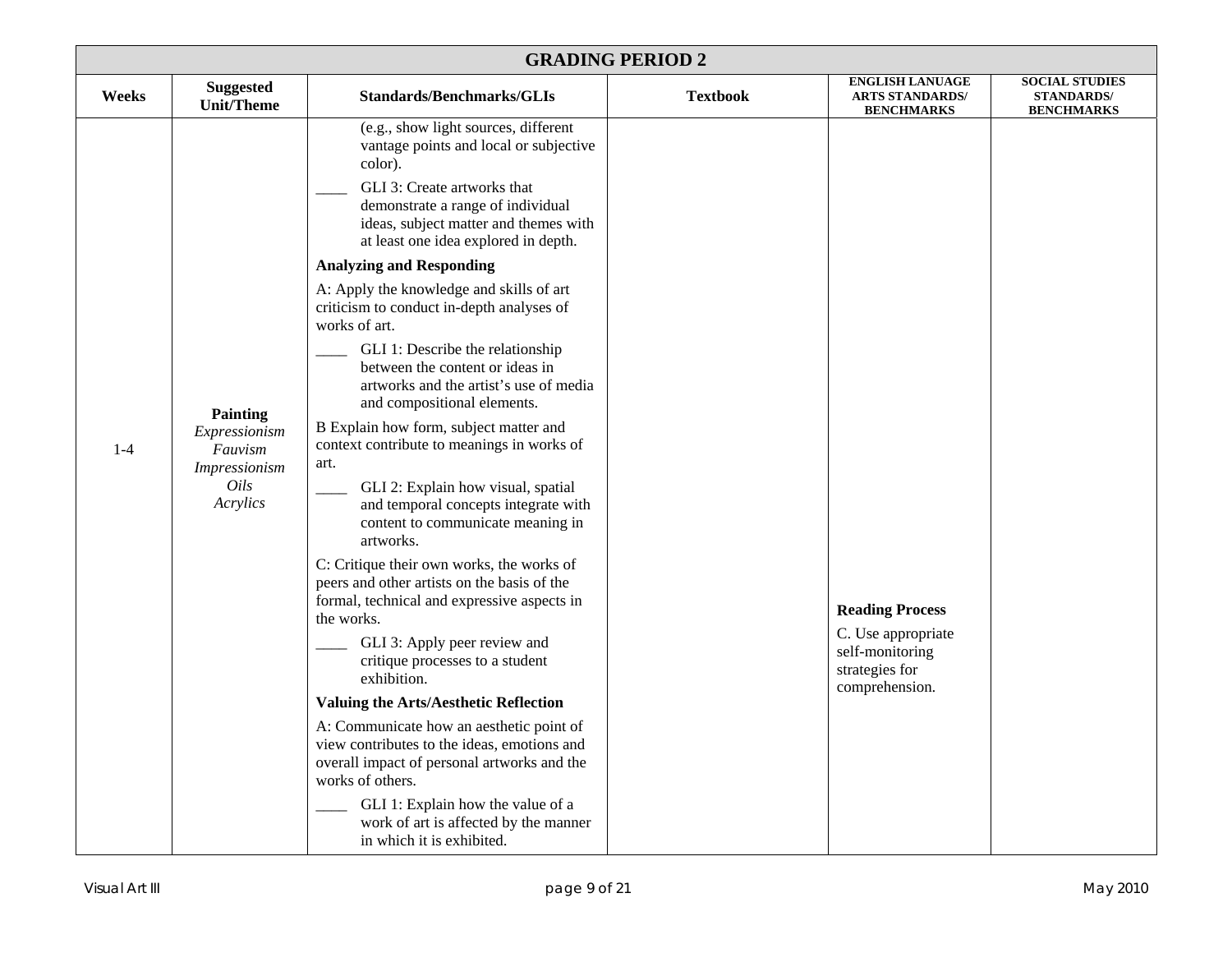|         | <b>GRADING PERIOD 2</b>                                                                 |                                                                                                                                                                                                                                                                                                                                                                                                                                                                                                                                                                                                                                                                                                                                                                 |                                                                                                                                                                                                                      |                                                                                                                                                                                                                                                                                                   |                                                                 |  |  |
|---------|-----------------------------------------------------------------------------------------|-----------------------------------------------------------------------------------------------------------------------------------------------------------------------------------------------------------------------------------------------------------------------------------------------------------------------------------------------------------------------------------------------------------------------------------------------------------------------------------------------------------------------------------------------------------------------------------------------------------------------------------------------------------------------------------------------------------------------------------------------------------------|----------------------------------------------------------------------------------------------------------------------------------------------------------------------------------------------------------------------|---------------------------------------------------------------------------------------------------------------------------------------------------------------------------------------------------------------------------------------------------------------------------------------------------|-----------------------------------------------------------------|--|--|
| Weeks   | <b>Suggested</b><br><b>Unit/Theme</b>                                                   | <b>Standards/Benchmarks/GLIs</b>                                                                                                                                                                                                                                                                                                                                                                                                                                                                                                                                                                                                                                                                                                                                | <b>Textbook</b>                                                                                                                                                                                                      | <b>ENGLISH LANUAGE</b><br><b>ARTS STANDARDS/</b><br><b>BENCHMARKS</b>                                                                                                                                                                                                                             | <b>SOCIAL STUDIES</b><br><b>STANDARDS/</b><br><b>BENCHMARKS</b> |  |  |
| $1 - 4$ | <b>Painting</b><br>Expressionism<br>Fauvism<br><i>Impressionism</i><br>Oils<br>Acrylics | C: Judge the merit of selected artworks and<br>provide the aesthetic basis for their positions.<br>GLI 5: Explain how the context in<br>which an artwork is viewed<br>influences the way it is perceived and<br>judged.<br><b>Connections, Relationships and</b><br><b>Applications</b><br>A: Summarize and explain the impact of a<br>historical event or movement (e.g., realism,<br>feminism, modernism or postmodernism) on<br>the development of visual art.<br>GLI 1: Identify ways in which culture<br>has influenced the work of<br>contemporary artists (e.g.,<br>photographers, painters and<br>sculptors).                                                                                                                                           |                                                                                                                                                                                                                      |                                                                                                                                                                                                                                                                                                   |                                                                 |  |  |
| $5-9$   | Watercolor<br><b>Artists</b><br>Technique<br><b>Drills</b><br>Subject                   | <b>Historical, Cultural and Social Contexts</b><br>A: Explain how and why visual art forms<br>develop in the contexts (e.g., cultural, social,<br>historical and political) in which they were<br>made.<br>GLI 1: Research and report on the<br>historical, cultural, social or political<br>foundations of selected art forms.<br>GLI 2: Analyze a work of art and<br>explain how it reflects the heritages,<br>traditions, attitudes and beliefs of the<br>artist.<br><b>Creative Expression and Communication</b><br>A: Demonstrate mastery of materials,<br>concepts and personal concentration when<br>creating original artworks.<br>GLI 1: Research and report on the<br>historical, cultural, social or political<br>foundations of selected art forms. | <b>Exploring Visual Design</b><br>Shape/Form p.46, 56e<br>Color, pp.77, 85<br>Contrast, p. 179<br>Pattern, p. 216<br>Art In Focus<br>O'Keeffe, p. 551<br>Scholastic Art Magazine<br>Janet Fish<br>SA20155<br>SA20156 | <b>Reading Process</b><br>A. Apply reading<br>comprehension<br>strategies to<br>understand grade-<br>appropriate text.<br><b>B.</b> Demonstrate<br>comprehension of print<br>and electronic text by<br>responding to<br>questions (e.g., literal<br>inferential, evaluative<br>and synthesizing.) |                                                                 |  |  |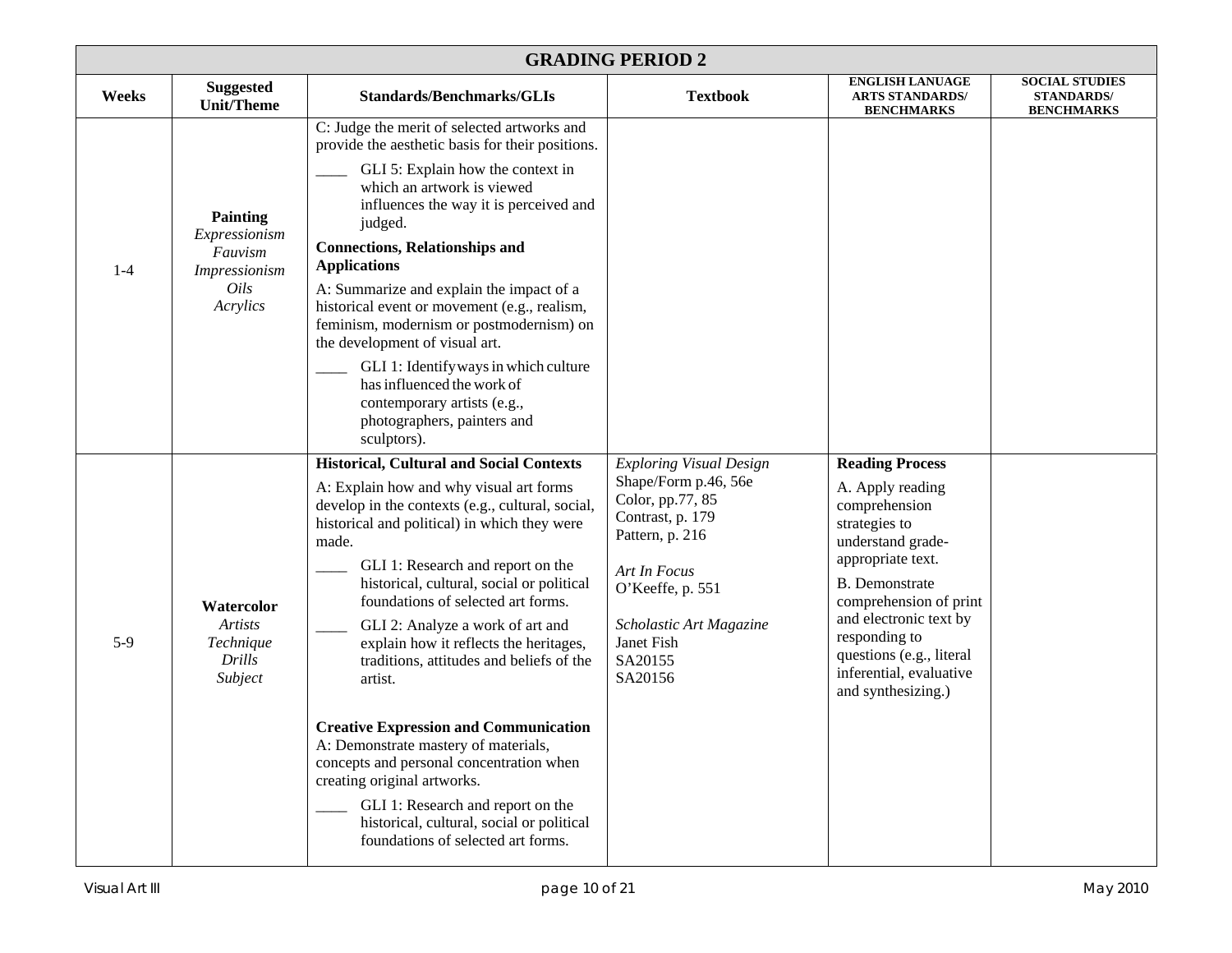|       | <b>GRADING PERIOD 2</b>                                        |                                                                                                                                                                                                                                                                                                                                                                                                                                                                                                                                                                                                                                                                                                                                                                                                                                                                                                                                                                                                                                                                                                                                                                                                                                                                                                                                                                                                                 |                 |                                                                                                    |                                                                                                                                                                         |  |  |
|-------|----------------------------------------------------------------|-----------------------------------------------------------------------------------------------------------------------------------------------------------------------------------------------------------------------------------------------------------------------------------------------------------------------------------------------------------------------------------------------------------------------------------------------------------------------------------------------------------------------------------------------------------------------------------------------------------------------------------------------------------------------------------------------------------------------------------------------------------------------------------------------------------------------------------------------------------------------------------------------------------------------------------------------------------------------------------------------------------------------------------------------------------------------------------------------------------------------------------------------------------------------------------------------------------------------------------------------------------------------------------------------------------------------------------------------------------------------------------------------------------------|-----------------|----------------------------------------------------------------------------------------------------|-------------------------------------------------------------------------------------------------------------------------------------------------------------------------|--|--|
| Weeks | <b>Suggested</b><br><b>Unit/Theme</b>                          | <b>Standards/Benchmarks/GLIs</b>                                                                                                                                                                                                                                                                                                                                                                                                                                                                                                                                                                                                                                                                                                                                                                                                                                                                                                                                                                                                                                                                                                                                                                                                                                                                                                                                                                                | <b>Textbook</b> | <b>ENGLISH LANUAGE</b><br><b>ARTS STANDARDS/</b><br><b>BENCHMARKS</b>                              | <b>SOCIAL STUDIES</b><br><b>STANDARDS/</b><br><b>BENCHMARKS</b>                                                                                                         |  |  |
| $5-9$ | Watercolor<br><b>Artists</b><br>Technique<br>Drills<br>Subject | B: Create expressive artworks that<br>demonstrate a sense of purpose and<br>understanding of the relationship among<br>form, materials, techniques and subject<br>matter.<br>GLI 2: Create artwork that interprets<br>a theme, idea or concept and<br>demonstrates technical skill and the<br>perceptive use of visual art elements<br>(e.g., show light sources, different<br>vantage points and local or subjective<br>color).<br>GLI 3: Create artworks that<br>demonstrate a range of individual<br>ideas, subject matter and themes with<br>at least one idea explored in depth.<br><b>Analyzing and Responding</b><br>A: Apply the knowledge and skills of art<br>criticism to conduct in-depth analyses of<br>works of art.<br>GLI 1: Describe the relationship<br>between the content or ideas in<br>artworks and the artist's use of media<br>and compositional elements.<br>C: Critique their own works, the works of<br>peers and other artists on the basis of the<br>formal, technical and expressive aspects in<br>the works.<br>GLI 3: Apply peer review and<br>critique processes to a student<br>exhibition.<br><b>Valuing the Arts/Aesthetic Reflection</b><br>B: Identify and analyze a variety of views on<br>aesthetic issues and themes in visual art and<br>develop a personal point of view.<br>GLI 3: Identify aesthetic issues<br>connected to the public display of<br>works of art. |                 | <b>Reading Process</b><br>C. Use appropriate<br>self-monitoring<br>strategies for<br>comprehension | <b>Social Studies Skills</b><br>and Methods<br>A. Obtain and evaluate<br>information from<br>public records and<br>other resources related<br>to a public policy issue. |  |  |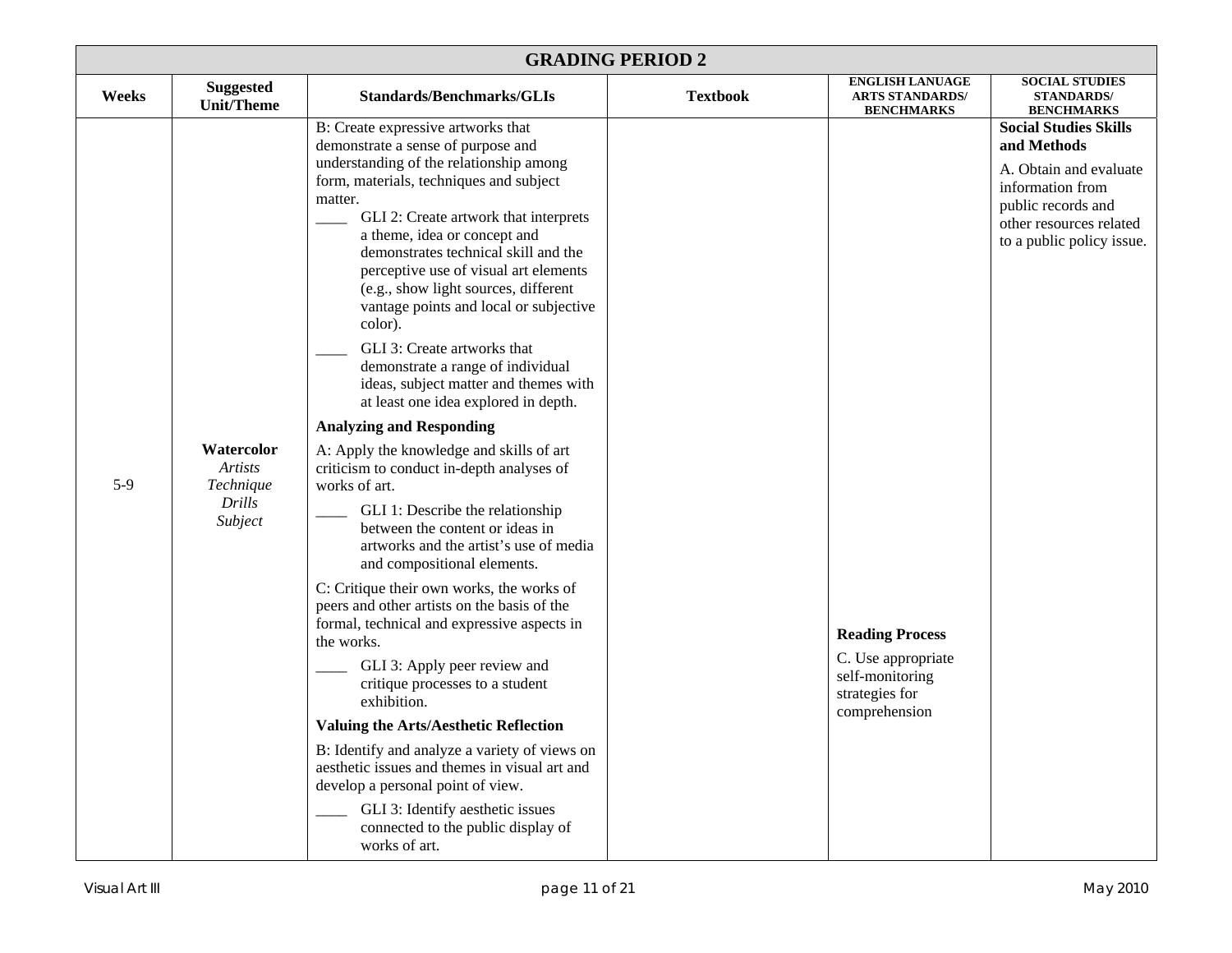|         | <b>GRADING PERIOD 3</b>                                  |                                                                                                                                                                                                                                                                                                                                                                                                                                                                                                                                                                                                                                                                                                                                                                                                                                                                                                                                                                                                                                                                                                                                                                                                                                       |                                                                                                                                                                                                                                       |                                                                                                                                                                                                                                                                                                                                                                                           |                                                                                                                                                                                                                                                                                                                                                                                                                                                                                                                                                                                                                                                                                                                                                                                                                  |  |  |  |
|---------|----------------------------------------------------------|---------------------------------------------------------------------------------------------------------------------------------------------------------------------------------------------------------------------------------------------------------------------------------------------------------------------------------------------------------------------------------------------------------------------------------------------------------------------------------------------------------------------------------------------------------------------------------------------------------------------------------------------------------------------------------------------------------------------------------------------------------------------------------------------------------------------------------------------------------------------------------------------------------------------------------------------------------------------------------------------------------------------------------------------------------------------------------------------------------------------------------------------------------------------------------------------------------------------------------------|---------------------------------------------------------------------------------------------------------------------------------------------------------------------------------------------------------------------------------------|-------------------------------------------------------------------------------------------------------------------------------------------------------------------------------------------------------------------------------------------------------------------------------------------------------------------------------------------------------------------------------------------|------------------------------------------------------------------------------------------------------------------------------------------------------------------------------------------------------------------------------------------------------------------------------------------------------------------------------------------------------------------------------------------------------------------------------------------------------------------------------------------------------------------------------------------------------------------------------------------------------------------------------------------------------------------------------------------------------------------------------------------------------------------------------------------------------------------|--|--|--|
| Weeks   | <b>Suggested</b><br><b>Unit/Theme</b>                    | <b>Standards/Benchmarks/GLIs</b>                                                                                                                                                                                                                                                                                                                                                                                                                                                                                                                                                                                                                                                                                                                                                                                                                                                                                                                                                                                                                                                                                                                                                                                                      | <b>Textbook</b>                                                                                                                                                                                                                       | <b>ENGLISH LANUAGE</b><br><b>ARTS STANDARDS/</b><br><b>BENCHMARKS</b>                                                                                                                                                                                                                                                                                                                     | <b>SOCIAL STUDIES</b><br><b>STANDARDS/</b><br><b>BENCHMARKS</b>                                                                                                                                                                                                                                                                                                                                                                                                                                                                                                                                                                                                                                                                                                                                                  |  |  |  |
| $1 - 5$ | Printmaking<br>Cultural<br>Political<br><b>Statement</b> | <b>Historical, Cultural and Social Contexts</b><br>A: Explain how and why visual art forms<br>develop in the contexts (e.g., cultural, social,<br>historical and political) in which they were<br>made.<br>GLI 1: Research and report on the<br>historical, cultural, social or political<br>foundations of selected art forms.<br>GLI 2: Analyze a work of art and<br>explain how it reflects the heritages,<br>traditions, attitudes and beliefs of the<br>artist.<br>B: Compare works of art to one another in<br>terms of the historical, cultural, social and<br>political influences evident in the works.<br>GLI 3: Explain how issues of time,<br>place and culture influence trends in<br>the visual arts.<br>C: Explain ways in which selected<br>contemporary works of art relate the themes,<br>issues and events of their contexts.<br>GLI 4: Investigate and report on the<br>influences of print and electronic<br>media on contemporary art.<br>D: Select a culture and create an original<br>work of art that demonstrates understanding<br>of a historical, social or political issue of the<br>culture.<br>GLI 6: Explain the process used to<br>acquire and use knowledge from art<br>history for art production. | <b>Exploring Visual Design</b><br>Line, Texture, Printmaking<br>p.10f, 130<br>Art In Focus<br>Printmaking, p.59-65<br>Scholastic Art Magazine<br>Durer<br>SA20054<br>SA20055<br>SA20056<br>Japanese Printmaking<br>SA20095<br>SA20096 | <b>Acquisition of</b><br><b>Vocabulary</b><br>A. Verify meanings of<br>words by the author's<br>use of definition,<br>example, comparison,<br>contrast and cause and<br>effect.<br>E. Use multiple<br>resources to enhance<br>comprehension of<br>vocabulary.<br><b>Acquisition of</b><br><b>Vocabulary</b><br>E. Use multiple<br>resources to enhance<br>comprehension of<br>vocabulary. | <b>Social Studies Skills</b><br>and Methods.<br>C. Develop a research<br>project that identifies<br>the various<br>perspectives on an<br>issue and explain a<br>resolution of that issue.<br><b>Social Studies Skills</b><br>and Methods<br>A. Obtain and evaluate<br>information from<br>public records and<br>other resources related<br>to a public policy issue.<br><b>People in Societies</b><br>A. Analyze how issues<br>may be viewed<br>differently by various<br>cultural groups.<br>C. Explain the role of<br>diverse cultural<br>institutions in shaping<br>American society.<br><b>History</b><br>A. Explain patterns of<br>historical continuity<br>and change by<br>challenging arguments<br>of historical<br>inevitability.<br>B. Use historical<br>interpretations to<br>explain current issues. |  |  |  |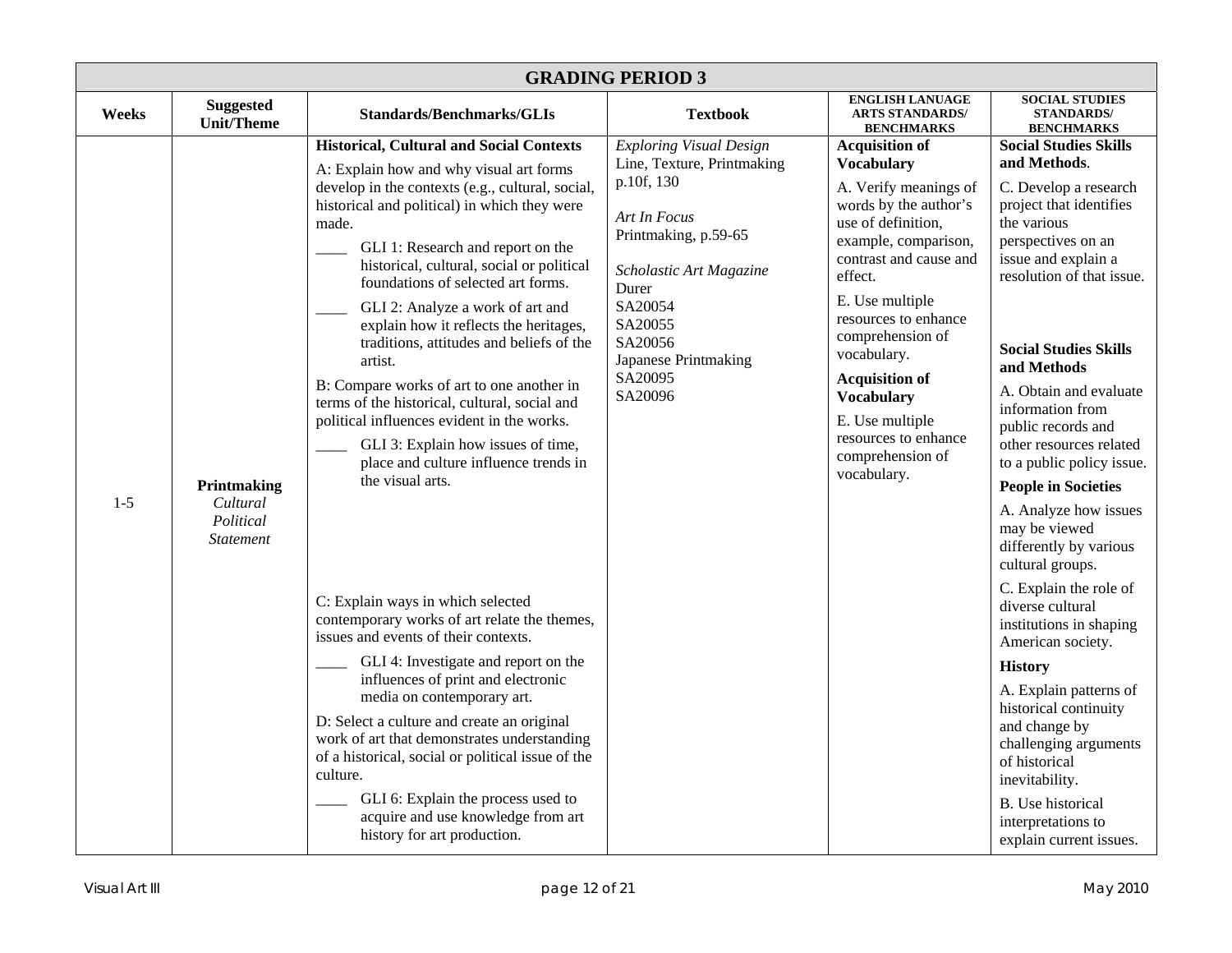| <b>GRADING PERIOD 3</b> |                                                          |                                                                                                                                                                                                                                                                                                                                                                                                                                                                                                                                                                                                                                                                                                                                                                                                                                                                                                                                                                                                                                                                                                                                                                                                                                                                                                                                                                                                           |                 |                                                                                                                          |                                                                 |  |
|-------------------------|----------------------------------------------------------|-----------------------------------------------------------------------------------------------------------------------------------------------------------------------------------------------------------------------------------------------------------------------------------------------------------------------------------------------------------------------------------------------------------------------------------------------------------------------------------------------------------------------------------------------------------------------------------------------------------------------------------------------------------------------------------------------------------------------------------------------------------------------------------------------------------------------------------------------------------------------------------------------------------------------------------------------------------------------------------------------------------------------------------------------------------------------------------------------------------------------------------------------------------------------------------------------------------------------------------------------------------------------------------------------------------------------------------------------------------------------------------------------------------|-----------------|--------------------------------------------------------------------------------------------------------------------------|-----------------------------------------------------------------|--|
| Weeks                   | <b>Suggested</b><br><b>Unit/Theme</b>                    | <b>Standards/Benchmarks/GLIs</b>                                                                                                                                                                                                                                                                                                                                                                                                                                                                                                                                                                                                                                                                                                                                                                                                                                                                                                                                                                                                                                                                                                                                                                                                                                                                                                                                                                          | <b>Textbook</b> | <b>ENGLISH LANUAGE</b><br><b>ARTS STANDARDS/</b><br><b>BENCHMARKS</b>                                                    | <b>SOCIAL STUDIES</b><br><b>STANDARDS/</b><br><b>BENCHMARKS</b> |  |
| $1 - 5$                 | Printmaking<br>Cultural<br>Political<br><b>Statement</b> | <b>Creative Expression and Communication</b><br>A: Demonstrate mastery of materials,<br>concepts and personal concentration when<br>creating original artworks<br>GLI 1: Create original works of art<br>that demonstrate increased<br>complexity and skill and use a variety<br>of two-dimensional and three-<br>dimensional media.<br>B: Create expressive artworks that<br>demonstrate a sense of purpose and<br>understanding of the relationship among<br>form, materials, techniques and subject<br>matter.<br>GLI 2: Create artwork that interprets<br>a theme, idea or concept and<br>demonstrates technical skill and the<br>perceptive use of visual art elements<br>(e.g., show light sources, different<br>vantage points and local or subjective<br>color).<br>GLI 3: Create artworks that<br>demonstrate a range of individual<br>ideas, subject matter and themes with<br>at least one idea explored in depth.<br><b>Analyzing and Responding</b><br>A: Apply the knowledge and skills of art<br>criticism to conduct in-depth analyses of<br>works of art.<br>GLI 1: Describe the relationship<br>between the content or ideas in<br>artworks and the artist's use of media<br>and compositional elements.<br>B: Explain how form, subject matter and<br>context contribute to meanings in works of<br>art.<br>GLI 2: Explain how visual, spatial<br>and temporal concepts integrate with |                 | <b>Acquisition of</b><br><b>Vocabulary</b><br>E. Use multiple<br>resources to enhance<br>comprehension of<br>vocabulary. |                                                                 |  |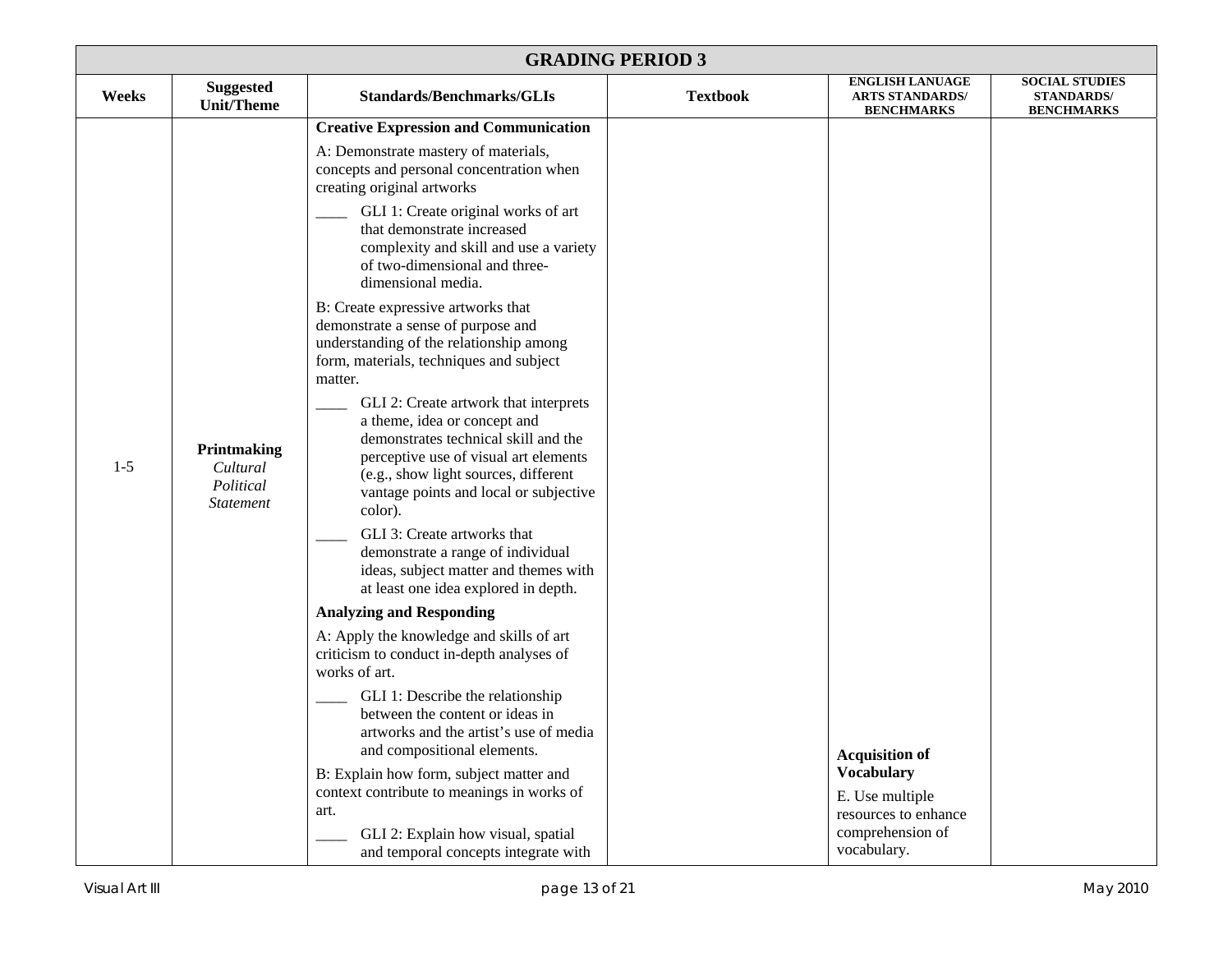| <b>GRADING PERIOD 3</b> |                                                          |                                                                                                                                                                                                                                                                                                                                                                                                                                                                                                                                                                                                                                                                                                                                                                                                                                                                                                                                                                                                                                                                                                                                                                                                                                                                                                                                                                             |                 |                                                                                                                                                                                                                                                                            |                                                                 |  |
|-------------------------|----------------------------------------------------------|-----------------------------------------------------------------------------------------------------------------------------------------------------------------------------------------------------------------------------------------------------------------------------------------------------------------------------------------------------------------------------------------------------------------------------------------------------------------------------------------------------------------------------------------------------------------------------------------------------------------------------------------------------------------------------------------------------------------------------------------------------------------------------------------------------------------------------------------------------------------------------------------------------------------------------------------------------------------------------------------------------------------------------------------------------------------------------------------------------------------------------------------------------------------------------------------------------------------------------------------------------------------------------------------------------------------------------------------------------------------------------|-----------------|----------------------------------------------------------------------------------------------------------------------------------------------------------------------------------------------------------------------------------------------------------------------------|-----------------------------------------------------------------|--|
| Weeks                   | <b>Suggested</b><br><b>Unit/Theme</b>                    | <b>Standards/Benchmarks/GLIs</b>                                                                                                                                                                                                                                                                                                                                                                                                                                                                                                                                                                                                                                                                                                                                                                                                                                                                                                                                                                                                                                                                                                                                                                                                                                                                                                                                            | <b>Textbook</b> | <b>ENGLISH LANUAGE</b><br><b>ARTS STANDARDS/</b><br><b>BENCHMARKS</b>                                                                                                                                                                                                      | <b>SOCIAL STUDIES</b><br><b>STANDARDS/</b><br><b>BENCHMARKS</b> |  |
| $1 - 5$                 | Printmaking<br>Cultural<br>Political<br><b>Statement</b> | content to communicate meaning in<br>artworks.<br>C: Critique their own works, the works of<br>peers and other artists on the basis of the<br>formal, technical and expressive aspects in<br>the works.<br>GLI 3: Apply peer review and<br>critique processes to a student<br>exhibition.<br>Valuing the Arts/Aesthetic Reflection<br>A: Communicate how an aesthetic point of<br>view contributes to the ideas, emotions and<br>overall impact of personal artworks and the<br>works of others.<br>GLI 1: Explain how the value of a<br>work of art is affected by the manner<br>in which it is exhibited.<br>B: Identify and analyze a variety of<br>viewpoints on aesthetic issues and themes in<br>visual art and develop a personal point of<br>view.<br>GLI 4: Compare and contrast<br>responses to works of visual art on<br>the basis of how well the works<br>communicate intent and purpose.<br>C: Judge the merit of selected artworks and<br>provide the aesthetic basis for their positions.<br>GLI 5: Explain how the context in<br>which an artwork is viewed<br>influences the way it is perceived and<br>judged.<br><b>Connections, Relationships and</b><br><b>Applications</b><br>A: Summarize and explain the impact of a<br>historical event or movement (e.g., realism,<br>feminism, modernism or postmodernism) on<br>the development of visual art. |                 | <b>Reading Applications</b><br>A. Analyze the<br>features and structures<br>of documents and<br>critique them for their<br>effectiveness.<br>C. Critique the<br>effectiveness and<br>validity of arguments<br>in text and whether<br>they achieve the<br>authors' purpose. |                                                                 |  |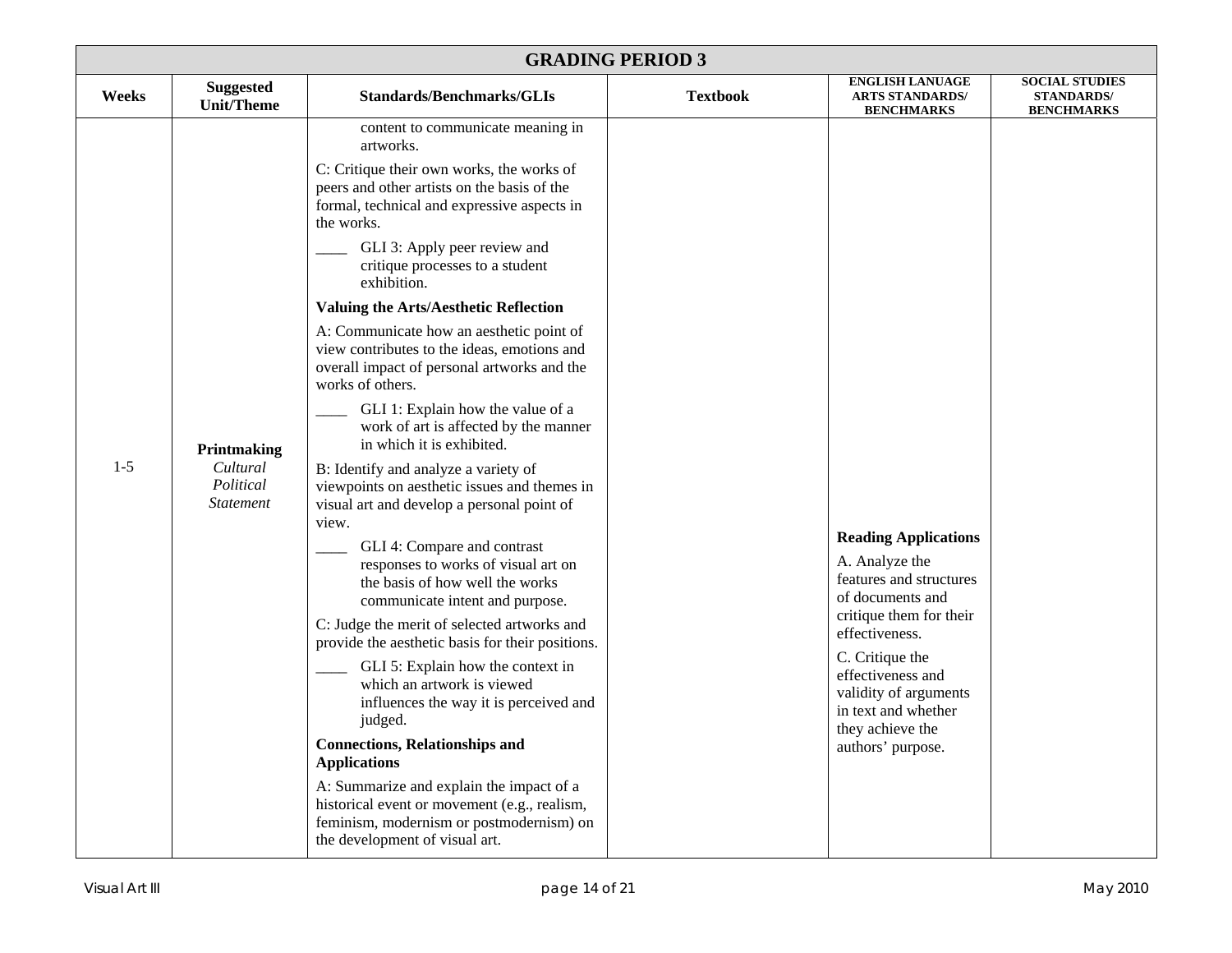| <b>GRADING PERIOD 3</b> |                                                                               |                                                                                                                                                                                                                                                                                                                                                                                                                                                                                                                                                                                                                                                                                                                                                                                                                                                                                                                                |                                                                     |                                                                       |                                                                 |  |
|-------------------------|-------------------------------------------------------------------------------|--------------------------------------------------------------------------------------------------------------------------------------------------------------------------------------------------------------------------------------------------------------------------------------------------------------------------------------------------------------------------------------------------------------------------------------------------------------------------------------------------------------------------------------------------------------------------------------------------------------------------------------------------------------------------------------------------------------------------------------------------------------------------------------------------------------------------------------------------------------------------------------------------------------------------------|---------------------------------------------------------------------|-----------------------------------------------------------------------|-----------------------------------------------------------------|--|
| Weeks                   | <b>Suggested</b><br><b>Unit/Theme</b>                                         | <b>Standards/Benchmarks/GLIs</b>                                                                                                                                                                                                                                                                                                                                                                                                                                                                                                                                                                                                                                                                                                                                                                                                                                                                                               | <b>Textbook</b>                                                     | <b>ENGLISH LANUAGE</b><br><b>ARTS STANDARDS/</b><br><b>BENCHMARKS</b> | <b>SOCIAL STUDIES</b><br><b>STANDARDS/</b><br><b>BENCHMARKS</b> |  |
|                         |                                                                               | GLI 1: Identify ways in which culture<br>has influenced the work of<br>contemporary artists (e.g.,<br>photographers, painters and<br>sculptors).                                                                                                                                                                                                                                                                                                                                                                                                                                                                                                                                                                                                                                                                                                                                                                               |                                                                     |                                                                       |                                                                 |  |
| 6                       | <b>Observation</b><br><b>Drawing</b><br>Portrait<br>Still Life<br>Abstraction | <b>Historical, Cultural and Social Contexts</b><br>A: Explain how and why visual art forms<br>develop in the content (e.g., cultural, social,<br>historical and political) in which they were<br>made.<br>GLI 1: Research and report on the<br>historical, cultural, social or political<br>foundations of selected art forms.                                                                                                                                                                                                                                                                                                                                                                                                                                                                                                                                                                                                 | <b>Exploring Visual Design</b><br>Line, 10-25<br>Still Life, 71-71b |                                                                       |                                                                 |  |
| $7 - 8$                 | <b>Observation</b><br><b>Drawing</b><br>Portrait<br>Still Life<br>Abstraction | <b>Creative Expression and Communication</b><br>A: Demonstrate mastery of materials,<br>concepts and personal concentration when<br>creating original artworks.<br>GLI 1: Create original works of art<br>that demonstrate increased<br>complexity and skill and use a variety<br>of two-dimensional and three-<br>dimensional media.<br>B: Create expressive artworks that<br>demonstrate a sense of purpose and<br>understanding of the relationship among<br>form, materials, techniques and subject<br>matter.<br>GLI 2: Create artwork that interprets<br>a theme, idea or concept and<br>demonstrates technical skill and the<br>perceptive use of visual art elements<br>(e.g., show light sources, different<br>vantage points and local or subjective<br>color).<br>GLI 3: Create artworks that<br>demonstrate a range of individual<br>ideas, subject matter and themes with<br>at least one idea explored in depth. |                                                                     |                                                                       |                                                                 |  |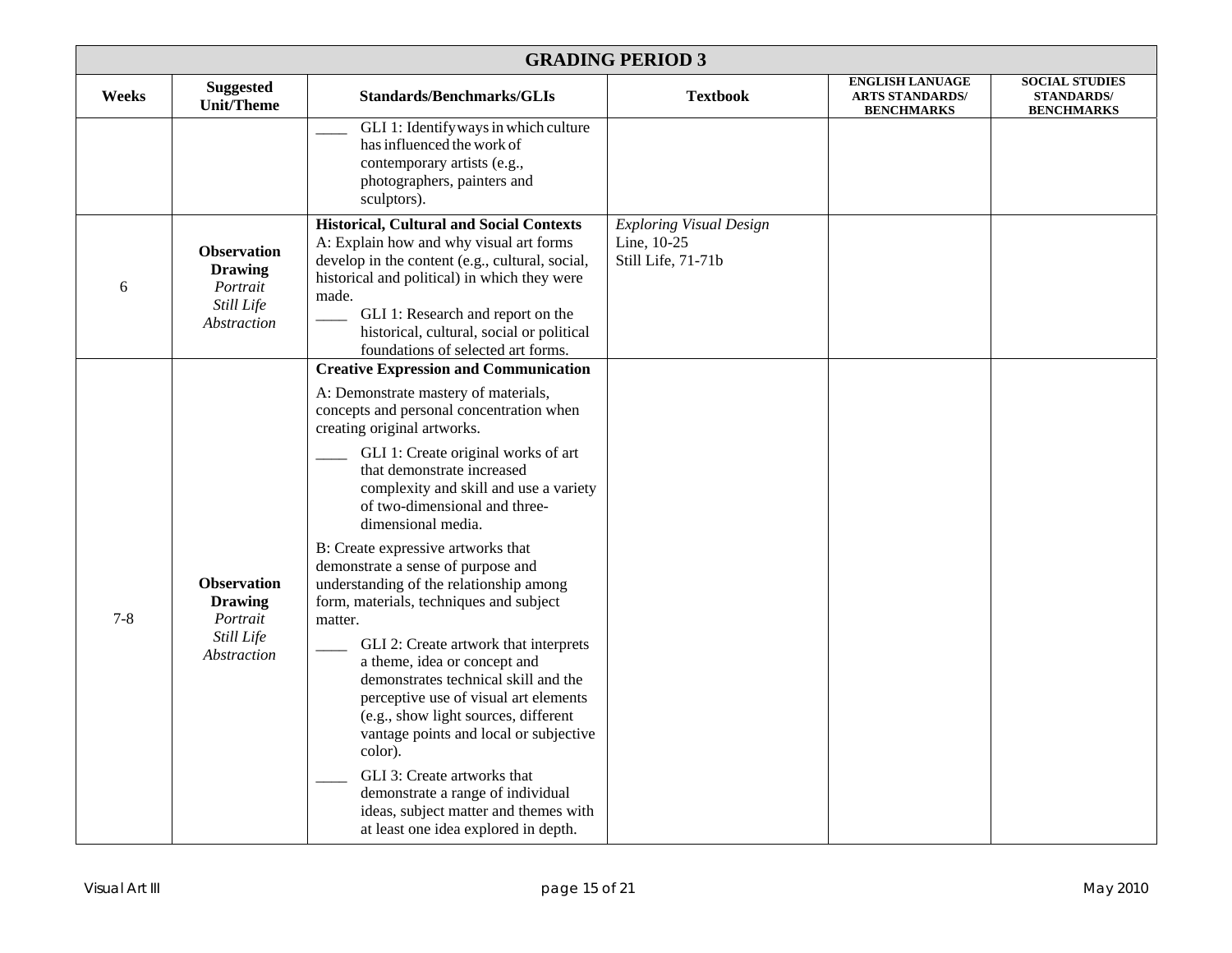| <b>GRADING PERIOD 3</b> |                                                                               |                                                                                                                                                                                                                                                                                                                                                                                                                                                                                                                                                                             |                                                                                                                                                                                                                                                                                                                                                                                  |                                                                                                                                                                                                                                                                                                                                                                                                                                                                                                                                                                                                                                                                                                                      |                                                                                                                                                |  |
|-------------------------|-------------------------------------------------------------------------------|-----------------------------------------------------------------------------------------------------------------------------------------------------------------------------------------------------------------------------------------------------------------------------------------------------------------------------------------------------------------------------------------------------------------------------------------------------------------------------------------------------------------------------------------------------------------------------|----------------------------------------------------------------------------------------------------------------------------------------------------------------------------------------------------------------------------------------------------------------------------------------------------------------------------------------------------------------------------------|----------------------------------------------------------------------------------------------------------------------------------------------------------------------------------------------------------------------------------------------------------------------------------------------------------------------------------------------------------------------------------------------------------------------------------------------------------------------------------------------------------------------------------------------------------------------------------------------------------------------------------------------------------------------------------------------------------------------|------------------------------------------------------------------------------------------------------------------------------------------------|--|
| Weeks                   | <b>Suggested</b><br>Unit/Theme                                                | <b>Standards/Benchmarks/GLIs</b>                                                                                                                                                                                                                                                                                                                                                                                                                                                                                                                                            | <b>Textbook</b>                                                                                                                                                                                                                                                                                                                                                                  | <b>ENGLISH LANUAGE</b><br><b>ARTS STANDARDS/</b><br><b>BENCHMARKS</b>                                                                                                                                                                                                                                                                                                                                                                                                                                                                                                                                                                                                                                                | <b>SOCIAL STUDIES</b><br><b>STANDARDS/</b><br><b>BENCHMARKS</b>                                                                                |  |
| 9                       | <b>Observation</b><br><b>Drawing</b><br>Portrait<br>Still Life<br>Abstraction | <b>Analyzing and Responding</b><br>A: Apply the knowledge and skills of art<br>criticism to conduct in-depth analyses of<br>works of art.<br>GLI 1: Describe the relationship<br>between the content or ideas in<br>artworks and the artist's use of media<br>and compositional elements.<br><b>Valuing the Arts/Aesthetic Reflection</b><br>B: Identify and analyze a variety of<br>viewpoints on aesthetic issues and themes in<br>visual art and develop a personal point of<br>view.<br>GLI 2: Analyze how society<br>influences the interpretation of works<br>of art. | Art In Focus<br>Akhenaton, p. 158<br>Ife King, p. 267<br>Portrait of Phillip II, p. 400<br>Van Gogh, p. 497<br>Still Life, p. 57<br><b>Exploring Visual Design</b><br>Close, p. 140<br>Morandi, p. 61<br>Braque, p. 112<br>Scholastic Art Magazine<br>Alice Neel<br>SA-20045<br>Amadeo Modigliani<br>SA-20118<br><b>Jackson Pollock</b><br>SA-20087<br>Piet Mondrian<br>SA-20113 | <b>Acquisition of</b><br><b>Vocabulary</b><br>A. Verify meanings of<br>words by the author's<br>use of definition,<br>example, comparison,<br>contrast and cause and<br>effect.<br>E. Use multiple<br>resources to enhance<br>comprehension of<br>vocabulary.<br><b>Reading Process</b><br>A. Apply reading<br>comprehension<br>strategies to<br>understand grade-<br>appropriate text.<br><b>B.</b> Demonstrate<br>comprehension of print<br>and electronic text by<br>responding to<br>questions (e.g., literal,<br>inferential, evaluative<br>and synthesizing.<br><b>Reading Applications</b><br>E. Analyze an author's<br>implicit and explicit<br>philosophical<br>assumptions and<br>beliefs about a subject. | <b>History</b><br>A. Explain patterns of<br>historical continuity<br>and change by<br>challenging arguments<br>of historical<br>inevitability. |  |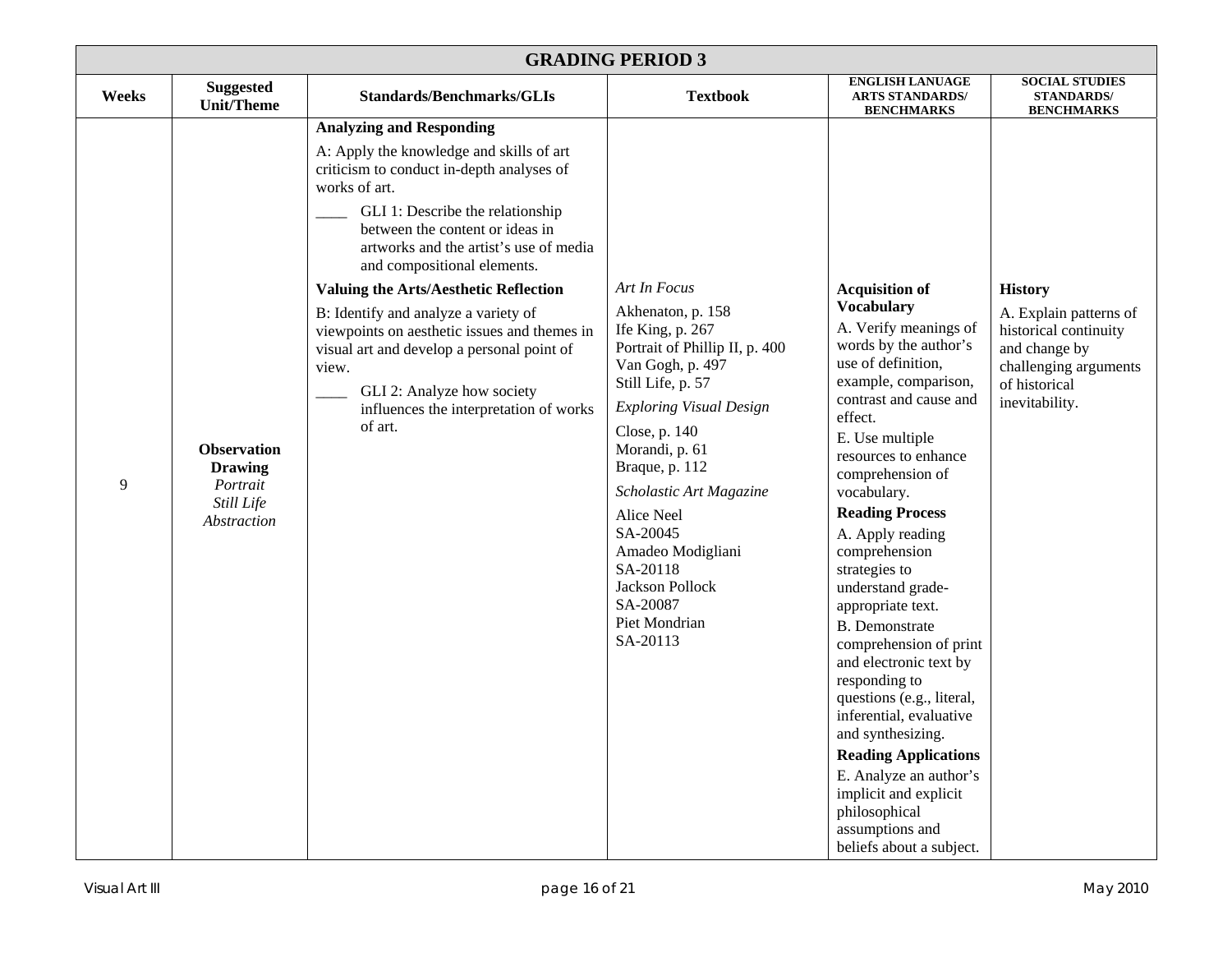| <b>GRADING PERIOD 4</b> |                                                                                                            |                                                                                                                                                                                                                                                                                                                                                                                                                                                                                                                                                                                                                                                                                                                                                                                                                                                                                                                                                                                                                                                                                               |                                                                                |                                                                                                                                                                                                                                                                                                             |                                                                                                                                                                                                                                                                                                                                                                                                                                                                                                                                                    |  |
|-------------------------|------------------------------------------------------------------------------------------------------------|-----------------------------------------------------------------------------------------------------------------------------------------------------------------------------------------------------------------------------------------------------------------------------------------------------------------------------------------------------------------------------------------------------------------------------------------------------------------------------------------------------------------------------------------------------------------------------------------------------------------------------------------------------------------------------------------------------------------------------------------------------------------------------------------------------------------------------------------------------------------------------------------------------------------------------------------------------------------------------------------------------------------------------------------------------------------------------------------------|--------------------------------------------------------------------------------|-------------------------------------------------------------------------------------------------------------------------------------------------------------------------------------------------------------------------------------------------------------------------------------------------------------|----------------------------------------------------------------------------------------------------------------------------------------------------------------------------------------------------------------------------------------------------------------------------------------------------------------------------------------------------------------------------------------------------------------------------------------------------------------------------------------------------------------------------------------------------|--|
| Weeks                   | <b>Suggested</b><br><b>Unit/Theme</b>                                                                      | <b>Standards/Benchmarks/GLIs</b>                                                                                                                                                                                                                                                                                                                                                                                                                                                                                                                                                                                                                                                                                                                                                                                                                                                                                                                                                                                                                                                              | <b>Textbook</b>                                                                | <b>ENGLISH LANUAGE</b><br><b>ARTS STANDARDS/</b><br><b>BENCHMARKS</b>                                                                                                                                                                                                                                       | <b>SOCIAL STUDIES</b><br><b>STANDARDS/</b><br><b>BENCHMARKS</b>                                                                                                                                                                                                                                                                                                                                                                                                                                                                                    |  |
| $\mathbf{1}$            | <b>Mixed Media</b><br>Aminah Robinson<br>Elijah Pierce<br>Pablo Picasso<br>Louise Nevelson<br>Outsider Art | <b>Historical, Cultural and Social Contexts</b><br>A: Explain how and why visual art forms<br>develop in the content (e.g., cultural, social,<br>historical and political) in which they were<br>made.<br>GLI 1: Research and report on the<br>historical, cultural, social or political<br>foundations of selected art forms.<br>GLI 2: Analyze a work of art and<br>explain how it reflects the heritages,<br>traditions, attitudes and beliefs of the<br>artist.<br>B: Compare works of art to one another in<br>terms of the historical, cultural, social and<br>political influences evident in the works.<br>GLI 3: Explain the circumstances and<br>events that influence artists to create<br>monuments and site-specific works.<br>D: Select a culture and create an original<br>work of art that demonstrates understanding<br>of a historical, social or political issue of the<br>culture.<br>GLI 5: Research an artist or work of<br>art of personal interest and write<br>About the historical, social, cultural<br>or political factors influencing the<br>artist or the work. | <b>Exploring Visual Design:</b><br>Louise Nevelson, p. 63<br>Multimedia, p.205 | <b>Acquisition of</b><br><b>Vocabulary</b><br>A. Verify meanings of<br>words by the author's<br>use of definition,<br>example, comparison,<br>contrast and cause and<br>effect.<br><b>Acquisition of</b><br><b>Vocabulary</b><br>E. Use multiple<br>resources to enhance<br>comprehension of<br>vocabulary. | <b>Citizenship</b><br>A. Evaluate various<br>means for citizens to<br>take action on a<br>particular issue.<br>Geography<br>A. Explain how the<br>character and meaning<br>of a place reflect a<br>society's economics,<br>politics, social values,<br>ideology and culture.<br><b>People in Society</b><br>A. Analyze how issues<br>may be viewed<br>differently by various<br>cultural groups.<br><b>History</b><br>A. Explain patterns of<br>historical continuity<br>and change by<br>challenging arguments<br>of historical<br>inevitability. |  |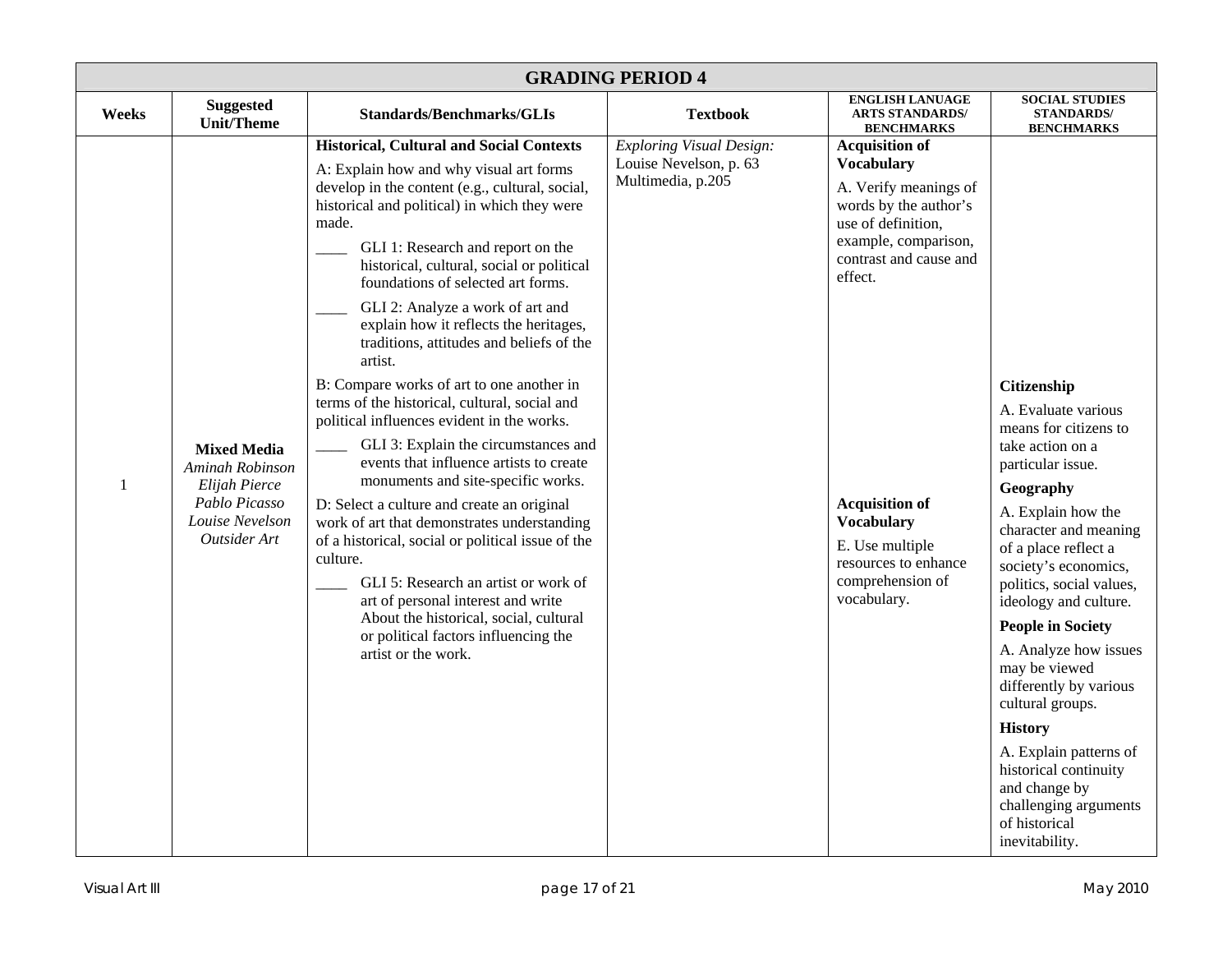| <b>GRADING PERIOD 4</b> |                                                                                              |                                                                                                                                                                                                                                                                                                                                                                                                                                                                                                                                                                                                                                                                                                                                                                                                                                                                                                                                                                                                                                                                            |                 |                                                                                                                                                                                                                                                                                                                                                                                                                                                                                                             |                                                                 |  |
|-------------------------|----------------------------------------------------------------------------------------------|----------------------------------------------------------------------------------------------------------------------------------------------------------------------------------------------------------------------------------------------------------------------------------------------------------------------------------------------------------------------------------------------------------------------------------------------------------------------------------------------------------------------------------------------------------------------------------------------------------------------------------------------------------------------------------------------------------------------------------------------------------------------------------------------------------------------------------------------------------------------------------------------------------------------------------------------------------------------------------------------------------------------------------------------------------------------------|-----------------|-------------------------------------------------------------------------------------------------------------------------------------------------------------------------------------------------------------------------------------------------------------------------------------------------------------------------------------------------------------------------------------------------------------------------------------------------------------------------------------------------------------|-----------------------------------------------------------------|--|
| Weeks                   | <b>Suggested</b><br><b>Unit/Theme</b>                                                        | <b>Standards/Benchmarks/GLIs</b>                                                                                                                                                                                                                                                                                                                                                                                                                                                                                                                                                                                                                                                                                                                                                                                                                                                                                                                                                                                                                                           | <b>Textbook</b> | <b>ENGLISH LANUAGE</b><br><b>ARTS STANDARDS/</b><br><b>BENCHMARKS</b>                                                                                                                                                                                                                                                                                                                                                                                                                                       | <b>SOCIAL STUDIES</b><br><b>STANDARDS/</b><br><b>BENCHMARKS</b> |  |
| $2 - 5$                 | <b>Mixed Media</b><br>Internet research<br>Written proposal<br><b>Sketches</b><br>Art-making | <b>Creative Expression and Communication</b><br>A: Demonstrate mastery of materials,<br>concepts and personal concentration when<br>creating original artworks<br>GLI 1: Create original works of art<br>that demonstrate increased<br>complexity and skill and use a variety<br>of two-dimensional and three-<br>dimensional media.<br>B: Create expressive artworks that<br>demonstrate a sense of purpose and<br>understanding of the relationship among<br>form, materials, techniques and subject<br>matter.<br>GLI 2: Create artwork that interprets<br>a theme, idea or concept and<br>demonstrates technical skill and the<br>perceptive use of visual art elements<br>(e.g., show light sources, different<br>vantage points and local or subjective<br>color).<br>GLI 3: Create artworks that<br>demonstrate a range of individual<br>ideas, subject matter and themes with<br>at least one idea explored in depth.<br><b>Analyzing and Responding</b><br>A: Apply the knowledge and skills of art<br>criticism to conduct in-depth analyses of<br>works of art. |                 | <b>Reading Process</b><br>A. Apply reading<br>comprehension<br>strategies to<br>understand grade-<br>appropriate text.<br><b>B.</b> Demonstrate<br>comprehension of print<br>and electronic text by<br>responding to<br>questions (e.g., literal,<br>inferential, evaluative<br>and synthesizing.)<br>C. Use appropriate<br>self-monitoring<br>strategies for<br>comprehension.<br><b>Reading Applications</b><br>D. Synthesize the<br>content from several<br>sources on a single<br>issue or written by a |                                                                 |  |
|                         |                                                                                              | GLI 1: Describe the relationship<br>between the content or ideas in<br>artworks and the artist's use of media<br>and compositional elements.<br>C: Critique their own works, the works of<br>peers and other artists on the basis of the<br>formal, technical and expressive aspects in<br>the works.                                                                                                                                                                                                                                                                                                                                                                                                                                                                                                                                                                                                                                                                                                                                                                      |                 | single author,<br>clarifying ideas and<br>connecting them to<br>other sources and<br>related topics.                                                                                                                                                                                                                                                                                                                                                                                                        |                                                                 |  |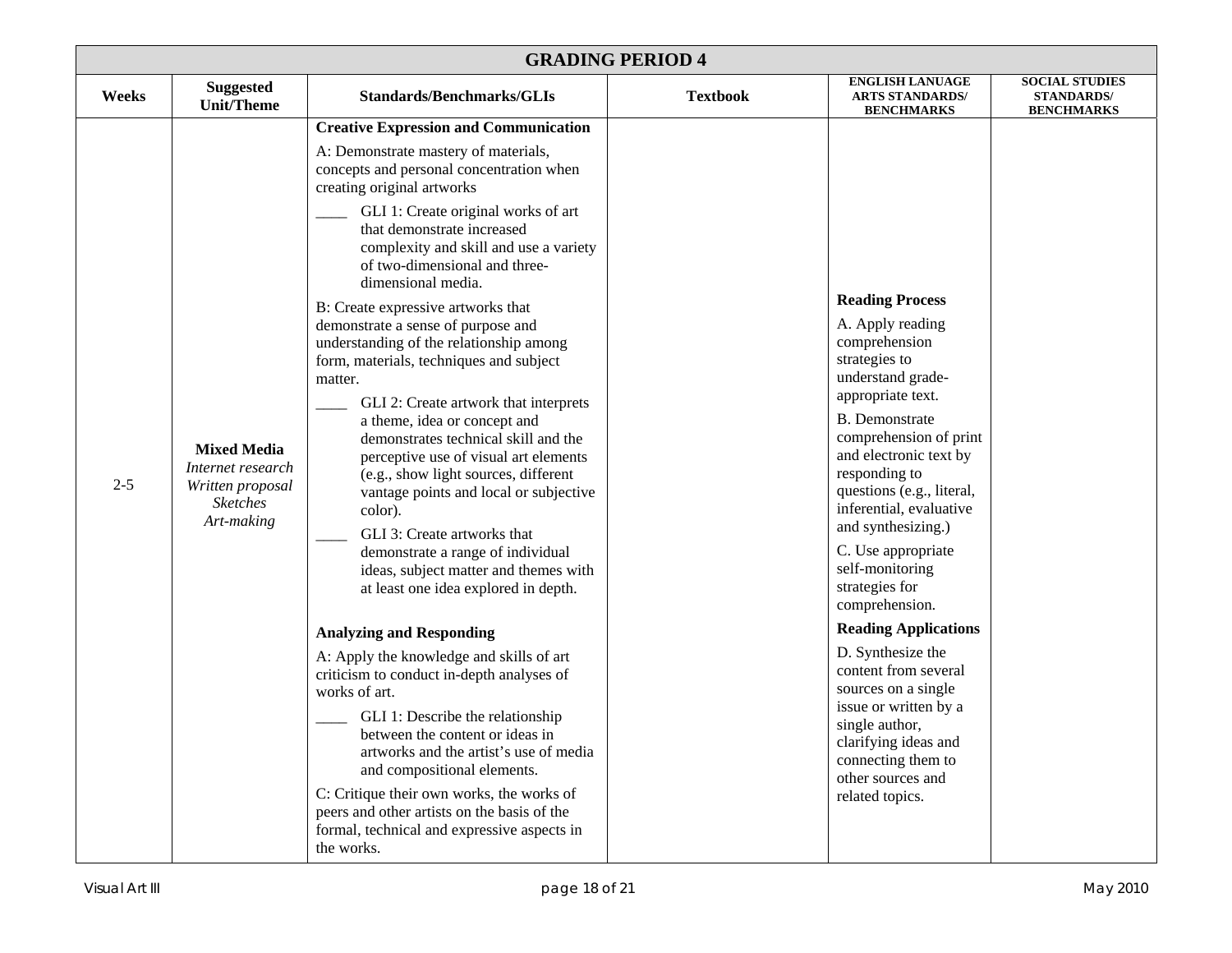| <b>GRADING PERIOD 4</b> |                                                                                              |                                                                                                                                                                                                                                                                                                                                                                                                                                                                                                                                                                                                                                                                                                                                                                                                                                                                                                                                                                                                                                                                                                      |                 |                                                                       |                                                                 |  |
|-------------------------|----------------------------------------------------------------------------------------------|------------------------------------------------------------------------------------------------------------------------------------------------------------------------------------------------------------------------------------------------------------------------------------------------------------------------------------------------------------------------------------------------------------------------------------------------------------------------------------------------------------------------------------------------------------------------------------------------------------------------------------------------------------------------------------------------------------------------------------------------------------------------------------------------------------------------------------------------------------------------------------------------------------------------------------------------------------------------------------------------------------------------------------------------------------------------------------------------------|-----------------|-----------------------------------------------------------------------|-----------------------------------------------------------------|--|
| Weeks                   | <b>Suggested</b><br><b>Unit/Theme</b>                                                        | <b>Standards/Benchmarks/GLIs</b>                                                                                                                                                                                                                                                                                                                                                                                                                                                                                                                                                                                                                                                                                                                                                                                                                                                                                                                                                                                                                                                                     | <b>Textbook</b> | <b>ENGLISH LANUAGE</b><br><b>ARTS STANDARDS/</b><br><b>BENCHMARKS</b> | <b>SOCIAL STUDIES</b><br><b>STANDARDS/</b><br><b>BENCHMARKS</b> |  |
| $2 - 5$                 | <b>Mixed Media</b><br>Internet research<br>Written proposal<br><b>Sketches</b><br>Art-making | GLI 3 Apply peer review and critique<br>processes to a student exhibition.<br><b>Valuing the Arts/Aesthetic Reflection</b><br>A: Communicate how an aesthetic point of<br>view contributes to the ideas, emotions and<br>overall impact of personal artworks and the<br>works of others.<br>GLI 1: Explain how the value of a<br>work of art is affected by the manner<br>in which it is exhibited.<br>B: Identify and analyze a variety of<br>viewpoints on aesthetic issues and themes in<br>visual art and develop a personal point of<br>view.<br>GLI 2: Analyze how society<br>influences the interpretation of works<br>of art.<br>GLI 3: Identify aesthetic issues<br>connected to the public display of<br>works of art.<br>GLI 4: Compare and contrast<br>responses to works of visual art on<br>the basis of how well the works<br>communicate intent and purpose.<br>C: Judge the merit of selected artworks and<br>provide the aesthetic basis for their positions.<br>GLI 5: Explain how the context in<br>which an artwork is viewed influences<br>the way it is perceived and judged. |                 | <b>Reading Applications</b><br>E. Critique an author's<br>style.      |                                                                 |  |
| 6                       | <b>Mixed Media</b><br>Internet research<br>Written proposal<br><b>Sketches</b><br>Art-making | <b>Connections, Relationships and</b><br><b>Applications</b><br>C: List and explain opportunities for lifelong<br>involvement in the visual arts.<br>GLI 4: Identify art professions that<br>require a portfolio for employment<br>(e.g., architect, photographer, graphic<br>designer and book illustrator).                                                                                                                                                                                                                                                                                                                                                                                                                                                                                                                                                                                                                                                                                                                                                                                        |                 |                                                                       |                                                                 |  |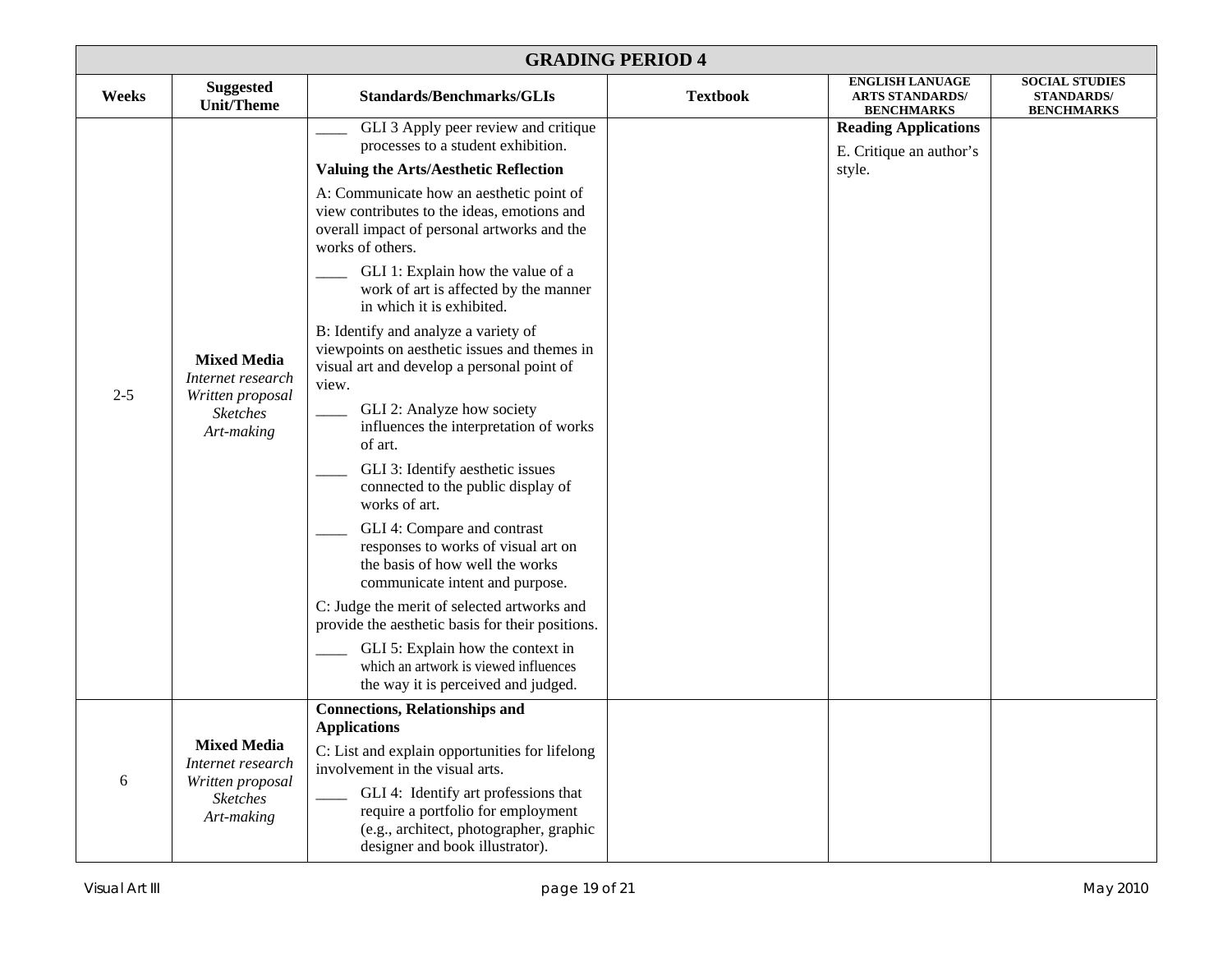| <b>GRADING PERIOD 4</b> |                                                                                                                                                                                                                                                                                                                                                                                                                                                                |                                                                                                                                                                                                                                                                                                                                                                    |                 |                                                                       |                                                                 |
|-------------------------|----------------------------------------------------------------------------------------------------------------------------------------------------------------------------------------------------------------------------------------------------------------------------------------------------------------------------------------------------------------------------------------------------------------------------------------------------------------|--------------------------------------------------------------------------------------------------------------------------------------------------------------------------------------------------------------------------------------------------------------------------------------------------------------------------------------------------------------------|-----------------|-----------------------------------------------------------------------|-----------------------------------------------------------------|
| Weeks                   | <b>Suggested</b><br><b>Unit/Theme</b>                                                                                                                                                                                                                                                                                                                                                                                                                          | <b>Standards/Benchmarks/GLIs</b>                                                                                                                                                                                                                                                                                                                                   | <b>Textbook</b> | <b>ENGLISH LANUAGE</b><br><b>ARTS STANDARDS/</b><br><b>BENCHMARKS</b> | <b>SOCIAL STUDIES</b><br><b>STANDARDS/</b><br><b>BENCHMARKS</b> |
|                         |                                                                                                                                                                                                                                                                                                                                                                                                                                                                | <b>Historical, Cultural and Social Contexts</b><br>A: Explain how and why visual art forms<br>develop in the content (e.g., cultural, social,<br>historical and political) in which they were<br>made.<br>GLI 1: Research and report on the<br>historical, cultural, social or political<br>foundations of selected art forms.<br>GLI 2: Analyze a work of art and |                 |                                                                       |                                                                 |
|                         |                                                                                                                                                                                                                                                                                                                                                                                                                                                                | explain how it reflects the heritages,<br>traditions, attitudes and beliefs of the<br>artist.                                                                                                                                                                                                                                                                      |                 |                                                                       |                                                                 |
|                         |                                                                                                                                                                                                                                                                                                                                                                                                                                                                | <b>Creative Expression and Communication</b>                                                                                                                                                                                                                                                                                                                       |                 |                                                                       |                                                                 |
| $7 - 8$                 | <b>Mixed Media</b><br>Contract Work,<br>e.g., themed<br>calendars;<br>research for<br>careers; portfolio;<br>AP work;<br>Capstone;                                                                                                                                                                                                                                                                                                                             | A: Demonstrate mastery of materials,<br>concepts and personal concentration when<br>creating original artworks.<br>GLI 1: Create original works of art<br>that demonstrate increased<br>complexity and skill and use a variety<br>of two-dimensional and three-<br>dimensional media.                                                                              |                 |                                                                       |                                                                 |
|                         | re-work earlier<br>B: Create expressive artworks that<br>lessons<br>demonstrate a sense of purpose and<br>understanding of the relationship among<br>form, materials, techniques and subject<br>matter.<br>GLI 2: Create artwork that interprets<br>a theme, idea or concept and<br>demonstrates technical skill and the<br>perceptive use of visual art elements<br>(e.g., show light sources, different<br>vantage points and local or subjective<br>color). |                                                                                                                                                                                                                                                                                                                                                                    |                 |                                                                       |                                                                 |
|                         |                                                                                                                                                                                                                                                                                                                                                                                                                                                                |                                                                                                                                                                                                                                                                                                                                                                    |                 |                                                                       |                                                                 |
|                         |                                                                                                                                                                                                                                                                                                                                                                                                                                                                | GLI 3: Create artworks that<br>demonstrate a range of individual<br>ideas, subject matter and themes with<br>at least one idea explored in depth.                                                                                                                                                                                                                  |                 |                                                                       |                                                                 |